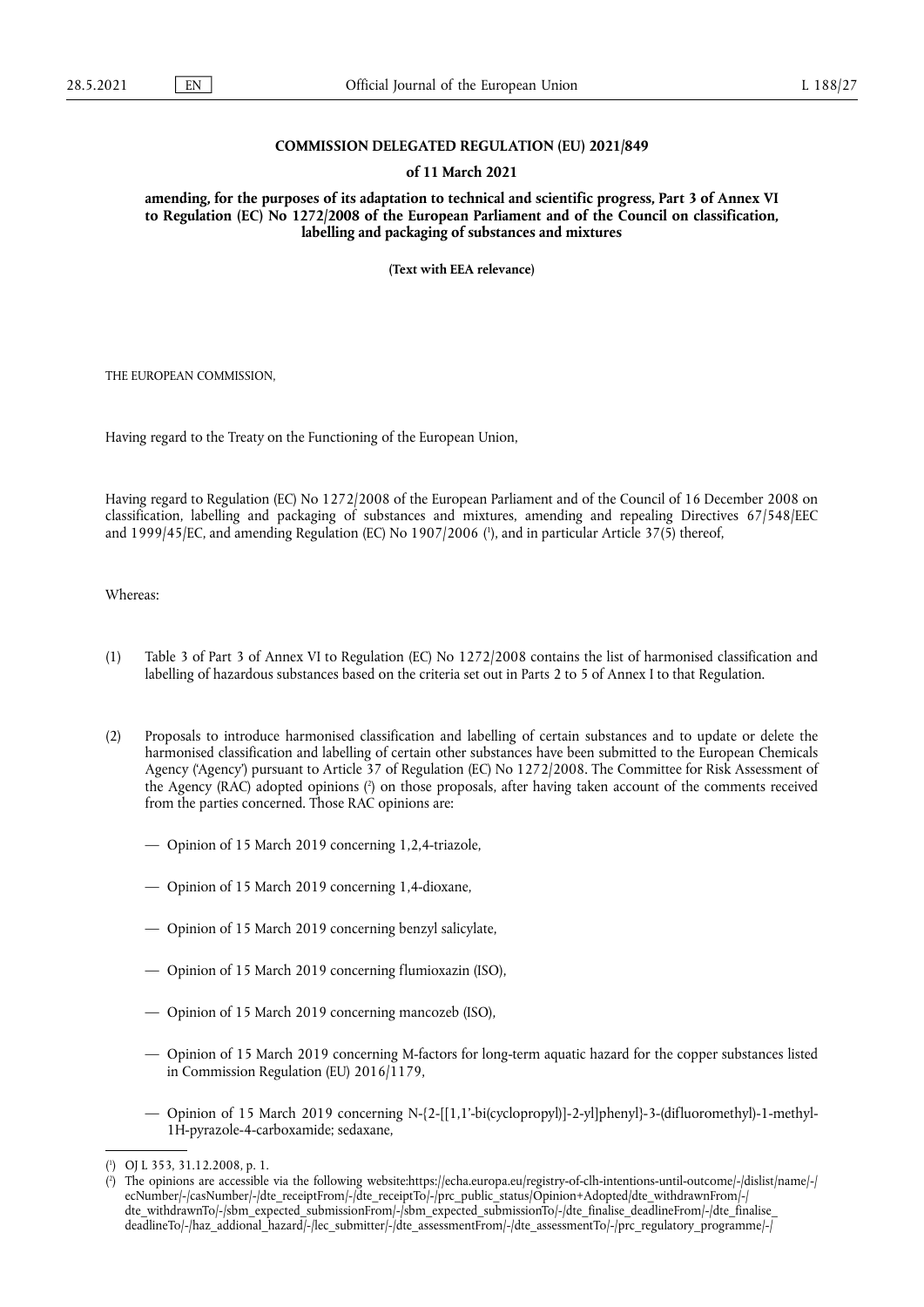- Opinion of 15 March 2019 concerning N-methoxy-N-[1-methyl-2-(2,4,6-trichlorophenyl)-ethyl]- 3-(difluoromethyl)-1-methylpyrazole-4-carboxamide; pydiflumetofen,
- Opinion of 15 March 2019 concerning p-cymene; 1-isopropyl-4-methylbenzene,
- Opinion of 15 March 2019 concerning p-mentha-1,3-diene; alpha-terpinene; 1-isopropyl-4-methylcyclohexa-1,3-diene,
- Opinion of 15 March 2019 concerning prothioconazole,
- Opinion of 15 March 2019 concerning (R)-p-mentha-1,8-diene; d-limonene,
- Opinion of 15 March 2019 concerning thiophanate-methyl,
- Opinion of 15 March 2019 concerning tolclofos-methyl (ISO); O-(2,6-dichloro-p-tolyl) O,O-dimethyl thiophosphate,
- Opinion of 15 March 2019 concerning tolpyralate,
- Opinion of 15 March 2019 concerning trinickel disulphide,
- Opinion of 13 June 2019 concerning azamethiphos,
- Opinion of 13 June 2019 concerning 2-phenoxyethanol,
- Opinion of 13 June 2019 concerning 2,2-dibromo-2-cyanoacetamide,
- Opinion of 13 June 2019 concerning 3-aminomethyl-3,5,5-trimethylcyclohexylamine,
- Opinion of 13 June 2019 concerning 6,6'-di-tert-butyl-2,2'-methylenedi-p-cresol,
- Opinion of 13 June 2019 concerning diflufenican (ISO) *N*-(2,4-difluorophenyl)-2-[3-(trifluoromethyl)phenoxy]- 3-pyridinecarboxamide,
- Opinion of 13 June 2019 concerning imidacloprid (ISO); 1-(6-chloropyridin-3-ylmethyl)-*N*-nitroimidazolidin-2-ylidenamine,
- Opinion of 13 June 2019 concerning pyriofenone,
- Opinion of 13 June 2019 concerning *S*-abscisic acid,
- Opinion of 13 June 2019 concerning tetrakis(2,6-dimethylphenyl)-m-phenylene biphosphate,
- Opinion of 20 September 2019 concerning 1,2-epoxy-4-epoxyethylcyclohexane,
- Opinion of 20 September 2019 concerning 4-methylpentan-2-one,
- Opinion of 20 September 2019 concerning boric acid; diboron trioxide; tetraboron disodium heptaoxide hydrate; disodium tetraborate anhydrous; orthoboric acid sodium salt; disodium tetraborate decahydrate; disodium tetraborate pentahydrate,
- Opinion of 20 September 2019 concerning citric acid,
- Opinion of 20 September 2019 concerning clomazone,
- Opinion of 20 September 2019 concerning desmedipham,
- Opinion of 20 September 2019 concerning dimethomorph,
- Opinion of 20 September 2019 concerning emamectin benzoate,
- Opinion of 20 September 2019 concerning esfenvalerate (ISO) (*S*)-α-cyano-3-phenoxybenzyl (*S*)- 2-(4-chlorophenyl)-3-methylbutyrate,
- Opinion of 20 September 2019 concerning ethametsulfuron-methyl (ISO),
- Opinion of 20 September 2019 concerning mecoprop-*P* (ISO); (*R*)-2-(4-chloro-2-methylphenoxy)propionic acid and its salts,
- Opinion of 20 September 2019 concerning methyl salicylate,
- Opinion of 20 September 2019 concerning phenmedipham (ISO),
- Opinion of 20 September 2019 concerning trifloxystrobin (ISO),
- Opinion of 20 September 2019 concerning triticonazole,
- Opinion of 5 December 2019 concerning 1,4-dimethylnaphthalene,
- Opinion of 5 December 2019 concerning (3a*S*,5*S*,6*R*,7a*R*,7b*S*,9a*S*,10*R*,12a*S*,12b*S*)- 10-[(2*S*,3*R*,4*R*,5*R*)-3,4-dihydroxy-5,6-dimethylheptan-2-yl]-5,6-dihydroxy-7a,9a-dimethylhexadecahydro-3*H*benzo[c]indeno[5,4-e]oxepin-3-one; 24-epibrassinolide,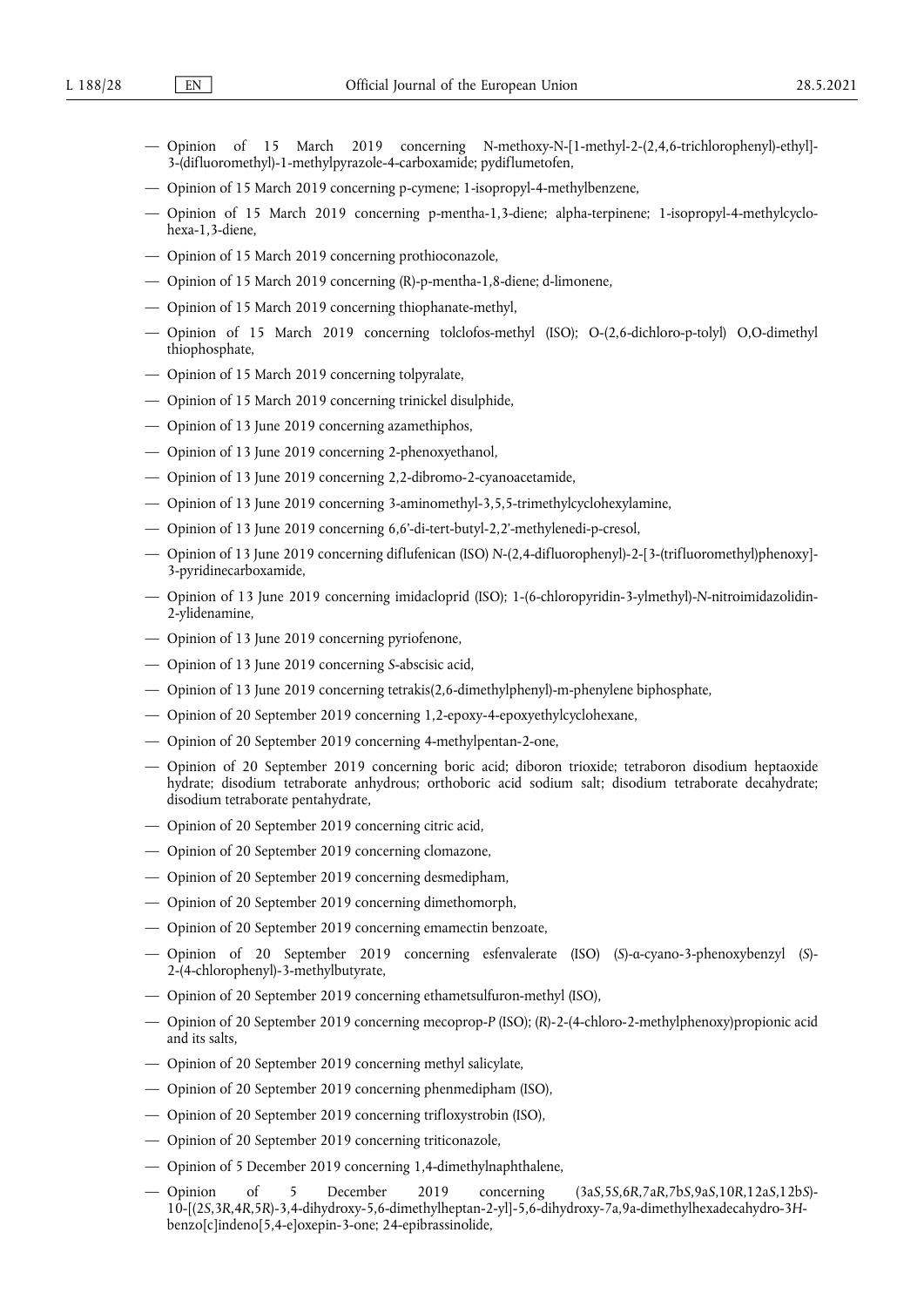- Opinion of 5 December 2019 concerning 3-methylpyrazole,
- Opinion of 5 December 2019 concerning carbendazim (ISO); methyl benzimidazol-2-ylcarbamate,
- Opinion of 5 December 2019 concerning cypermethrin cis/trans +/- 40/60; (*RS*)-α-cyano-3-phenoxybenzyl (1*RS*,3*RS*;1*RS*,3*SR*)-3-(2,2-dichlorovinyl)-2,2-dimethylcyclopropanecarboxylate,
- Opinion of 5 December 2019 concerning imazamox (ISO); (*RS*)-2-(4-isopropyl-4-methyl-5-oxo-2-imidazolin-2-yl)-5-methoxymethylnicotinic acid,
- Opinion of 5 December 2019 concerning tetrafluoroethylene,
- Opinion of 5 December 2019 concerning thiamethoxam (ISO); 3-(2-chloro-thiazol-5-ylmethyl)-5-methyl[1,3,5] oxadiazinan-4-ylidene-*N*-nitroamine,
- Opinion of 5 December 2019 concerning trinexapac-ethyl (ISO); ethyl 4-[cyclopropyl(hydroxy) methylene]-3,5-dioxocyclohexanecarboxylate.
- (3) Acute Toxicity Estimates (ATE) are mainly used to determine the classification for human health acute toxicity of mixtures containing substances classified for acute toxicity. The inclusion of harmonised ATE values in the entries listed in Annex VI to Regulation (EC) No 1272/2008 facilitates the harmonisation of the classification of mixtures and provides support for enforcement authorities. Following further scientific assessmentsof some substances, ATE values have been derived by the Agency for dicopper oxide, dicopper chloride trihydroxide, tetracopper hexahydroxide sulphate and tetracopper hexahydroxide sulphate hydrate, copper flakes (coated with aliphatic acid), copper(II) carbonate–copper(II) hydroxide (1:1), copper dihydroxide; copper(II) hydroxide, bordeaux mixture; reaction products of copper sulphate with calcium dihydroxide and copper sulphate pentahydrate, in addition to those proposed in the RAC opinions for other substances. Those ATE values should be inserted in the penultimate column of Table 3 of Part 3 of Annex VI to Regulation (EC) No 1272/2008.
- (4) Additional information was received by the Commission contesting the scientific assessment set out in the RAC opinions of 15 March 2019 concerning mancozeb, of 20 September 2019 concerning 4-methylpentan-2-one, and of 20 September 2019 concerning dimethomorph. That information was assessed by the Commission and was not found sufficient to cast doubts on the scientific analysis contained in the RAC opinions.
- (5) The Commission therefore considers appropriate to introduce, update or delete the harmonised classification and labelling of certain substances.
- (6) Regulation (EC) No 1272/2008 should therefore be amended accordingly.
- <span id="page-2-2"></span>(7) Compliance with the new or updated harmonised classifications should not be required immediately as a certain period of time is necessary to allow suppliers to adapt the labelling and packaging of substances and mixtures to the new or revised classifications and to sell existing stocks subject to the pre-existing regulatory requirements. That period of time is also necessary to allow suppliers sufficient time to take the actions required to ensure continuing compliance with other legal requirements following the changes made under this Regulation. Such requirements may include those set out in point (f) of Article 22(1) of Regulation (EC) No 1907/2006 of the European Parliament and of the Council [\(](#page-2-0) 3 ) or those set out in Article 50 of Regulation (EU) No 528/2012 of the European Parliament and of the Council [\(](#page-2-1) 4 ). Suppliers should, however, have the possibility to apply the new or updated harmonised classifications, and to adapt the labelling and packaging accordingly, on a voluntary basis before the date of application of this Regulation and as of the date of entry into force to ensure a high level of protection of human health and of the environment and to provide sufficient flexibility to suppliers,

<span id="page-2-3"></span><span id="page-2-0"></span>[<sup>\(</sup>](#page-2-2) 3 ) Regulation (EC) No 1907/2006 of the European Parliament and of the Council of 18 December 2006 concerning the Registration, Evaluation, Authorisation and Restriction of Chemicals (REACH), establishing a European Chemicals Agency, amending Directive 1999/45/EC and repealing Council Regulation (EEC) No 793/93 and Commission Regulation (EC) No 1488/94 as well as Council Directive 76/769/EEC and Commission Directives 91/155/EEC, 93/67/EEC, 93/105/EC and 2000/21/EC (OJ L 396, 30.12.2006, p. 1).

<span id="page-2-1"></span>[<sup>\(</sup>](#page-2-3) 4 ) Regulation (EU) No 528/2012 of the European Parliament and of the Council of 22 May 2012 concerning the making available on the market and use of biocidal products (OJ L 167, 27.6.2012, p. 1).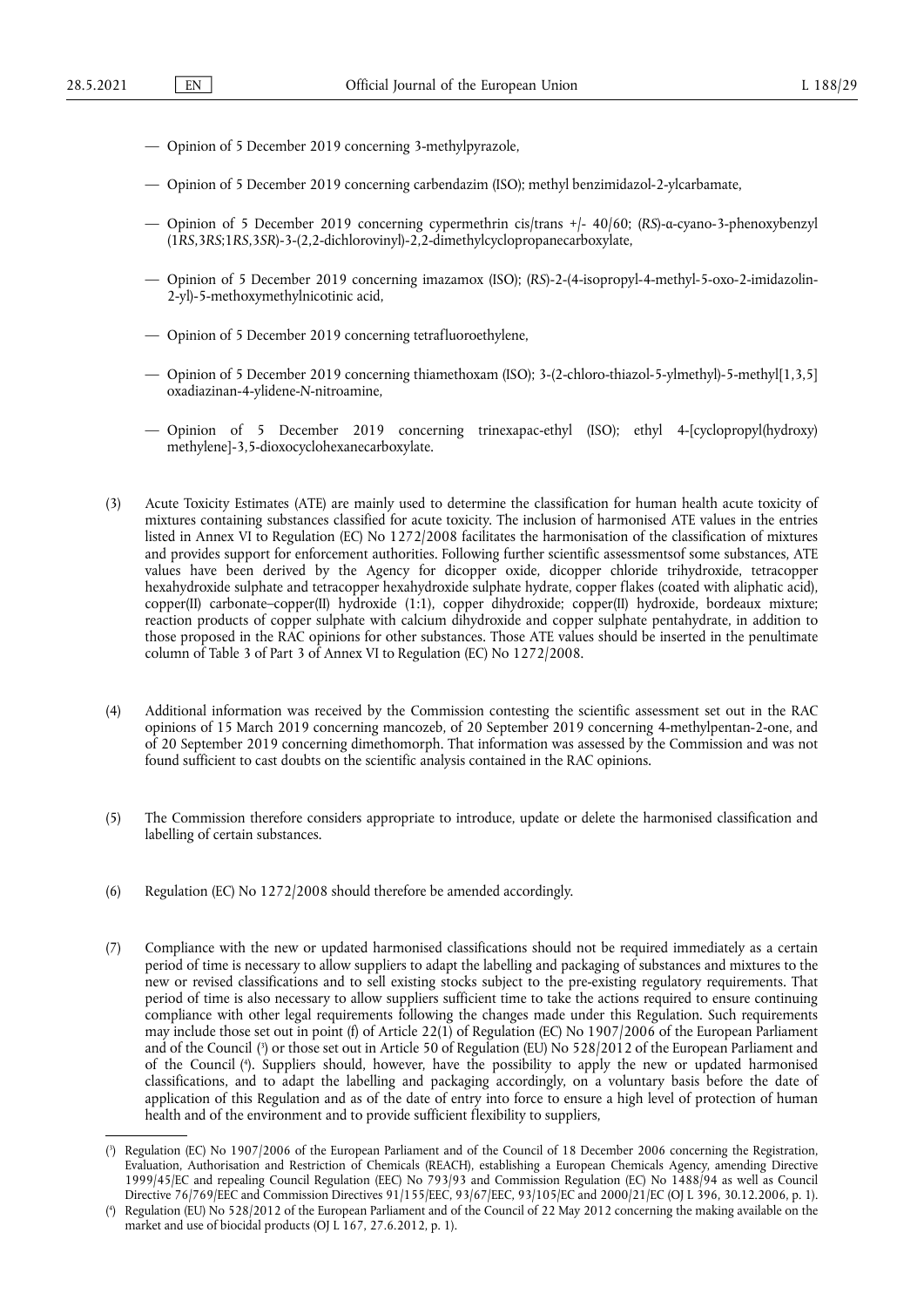HAS ADOPTED THIS REGULATION:

## *Article 1*

#### **Amendments to Regulation (EC) No 1272/2008**

Table 3 of Part 3 of Annex VI to Regulation (EC) No 1272/2008 is amended as set out in the Annex to this Regulation.

#### *Article 2*

## **Entry into force and application**

This Regulation shall enter into force on the twentieth day following that of its publication in the *Official Journal of the European Union*.

It shall apply from 17 December 2022.

By way of derogation from the second paragraph of this Article, substances and mixtures may be classified, labelled and packaged in accordance with this Regulation from its date of entry into force.

This Regulation shall be binding in its entirety and directly applicable in all Member States.

Done at Brussels, 11 March 2021.

*For the Commission The President* Ursula VON DER LEYEN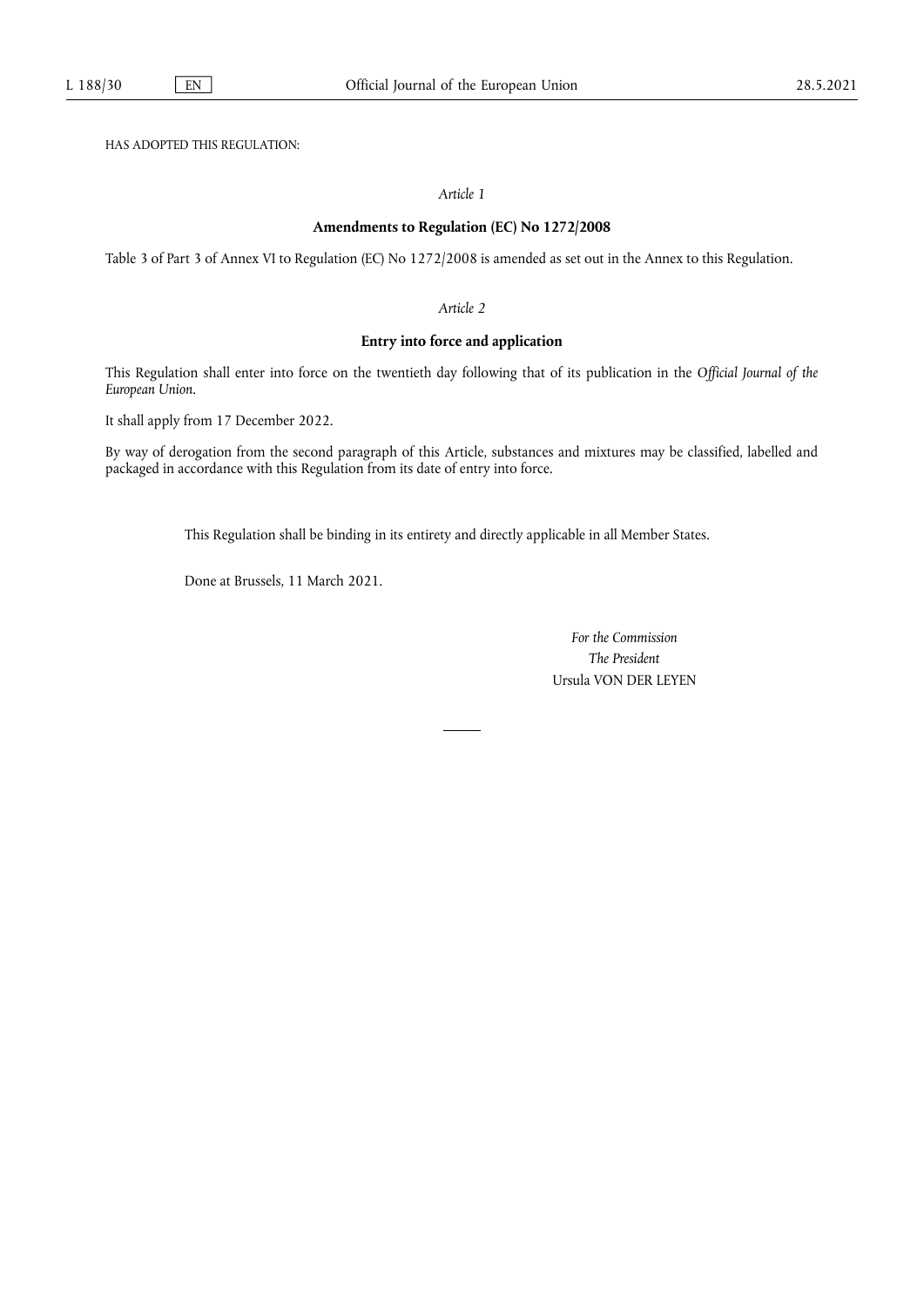28.5.2021

 $L 188/31$ 

In Annex VI to Regulation (EC) No 1272/2008, Table 3 of Part 3 is amended as follows:

# (1) the following entries are inserted:

|                      |                                                                                                           |           |                     | Classification                                                                      |                                                  |                                         | Labelling                            |                                          |                                                                        |              |
|----------------------|-----------------------------------------------------------------------------------------------------------|-----------|---------------------|-------------------------------------------------------------------------------------|--------------------------------------------------|-----------------------------------------|--------------------------------------|------------------------------------------|------------------------------------------------------------------------|--------------|
| <b>Index No</b>      | <b>Chemical Name</b>                                                                                      | EC No     | CAS No              | <b>Hazard Class and Category</b><br>Code(s)                                         | Hazard<br>statement<br>Code(s)                   | Pictogram,<br>Signal Word<br>Code(s)    | Hazard<br>statement<br>Code(s)       | Suppl.<br>Hazard<br>statement<br>Code(s) | Specific Conc.<br>Limits,<br>M-factors and<br><b>ATE</b>               | <b>Notes</b> |
| $601-093-00-6$       | 1,4-dimethylnaphthalene   209-335-9                                                                       |           | 571-58-4            | Acute Tox. 4<br>Asp. Tox. 1<br>Eye Irrit. 2<br>Aquatic Acute 1<br>Aquatic Chronic 3 | H302<br>H304<br>H319<br>H400<br>H412             | GHS07<br>GHS08<br>GHS09<br>Dgr          | H302<br>H304<br>H319<br>H410         |                                          | oral: $ATE = 1$<br>$300 \frac{\text{mg}}{\text{kg}}$<br>bw<br>$M = 1'$ |              |
| $601-094-00-1$       | 1-isopropyl-<br>4-methylbenzene;<br>p-cymene                                                              | 202-796-7 | $99 - 87 - 6$       | Flam. Liq. 3<br>Acute Tox. 3<br>Asp. Tox. 1<br>Aquatic Chronic 2                    | H <sub>226</sub><br>H331<br>H304<br>H411         | GHS02<br>GHS06<br>GHS08<br>GHS09<br>Dgr | H226<br>H331<br>H304<br>H411         |                                          | inhalation:<br>$ATE = 3$ mg/l<br>(vapours)'                            |              |
| $601 - 095 - 00 - 7$ | p-mentha-1,3-diene;<br>1-isopropyl-<br>4-methylcyclohex-<br>$a-1, 3$ -diene;<br>alpha-terpinene           | 202-795-1 | $99 - 86 - 5$       | Flam. Liq. 3<br>Acute Tox. 4<br>Skin Sens. 1<br>Asp. Tox. 1<br>Aquatic Chronic 2    | H <sub>226</sub><br>H302<br>H317<br>H304<br>H411 | GHS02<br>GHS07<br>GHS08<br>GHS09<br>Dgr | H226<br>H302<br>H317<br>H304<br>H411 |                                          | oral: $ATE = 1$<br>$680$ mg/kg<br>bw'                                  |              |
| $602-110-00-X$       | tetrafluoroethylene                                                                                       | 204-126-9 | $116 - 14 - 3$      | Carc. 1B                                                                            | H350                                             | GHS08<br>Dgr                            | H350'                                |                                          |                                                                        |              |
| $604-095-00-5$       | 6,6'-di-tert-butyl-2,2'-<br>methylenedi-p-cresol;<br>[DBMC]                                               | 204-327-1 | 119-47-1            | Repr. 1B                                                                            | H360F                                            | GHS08<br>Dgr                            | H360F                                |                                          |                                                                        |              |
| $606-152-00-X$       | (5-chloro-2-methoxy-<br>4-methyl-3-pyridyl)<br>$(4,5,6-$ trimethoxy-o-<br>tolyl)methanone;<br>pyriofenone |           | 688046-61-9 Carc. 2 | Aquatic Chronic 1                                                                   | H351<br>H410                                     | GHS08<br>GHS09<br>Wng                   | H351<br>H410                         |                                          | $M = 1'$                                                               |              |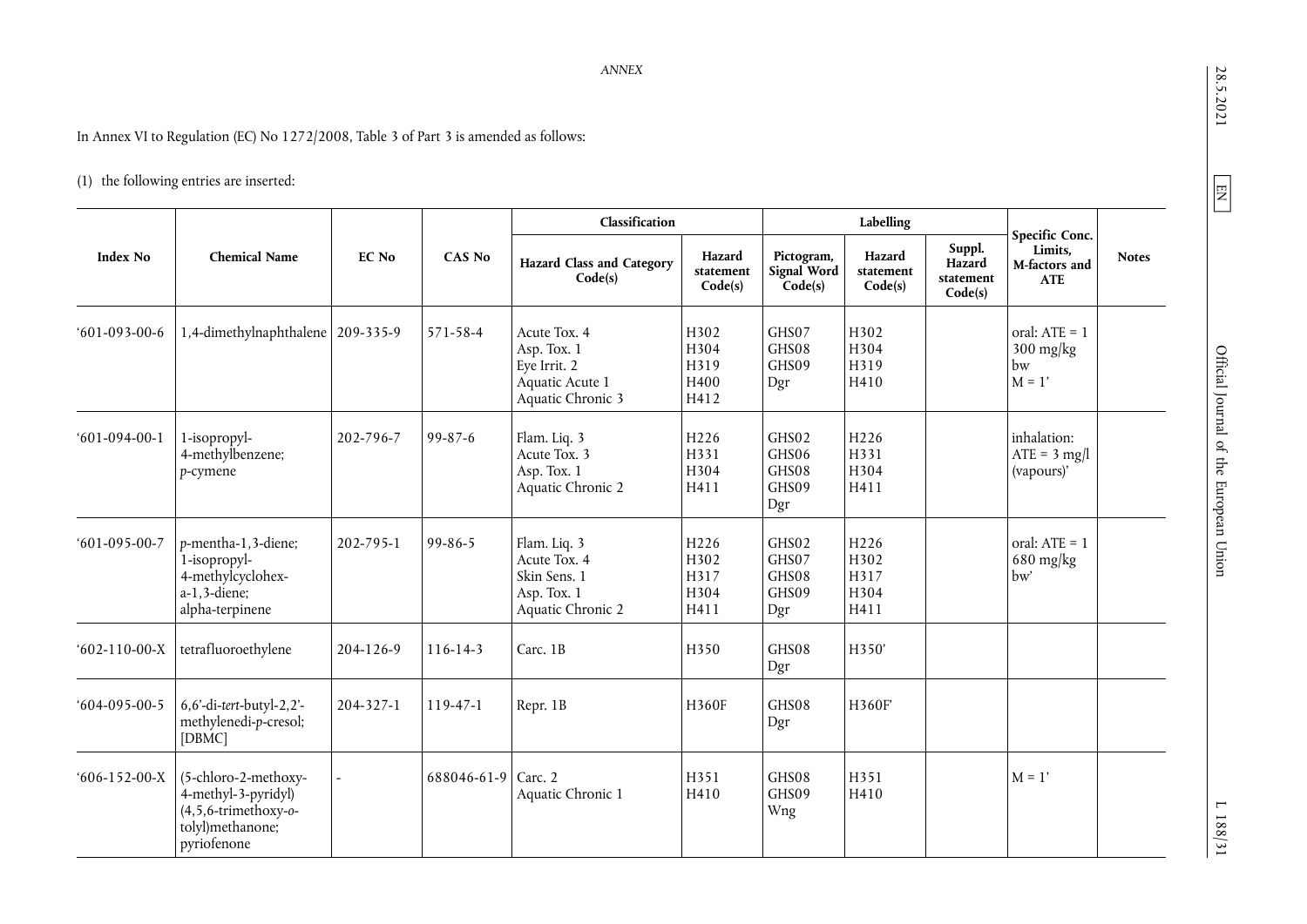| <b>Index No</b>      |                                                                                                                                             |              |               | Classification                                                                                                                   |                                                                                                        |                                         | Labelling                                                                                      |                                          |                                                                                                                               |              |
|----------------------|---------------------------------------------------------------------------------------------------------------------------------------------|--------------|---------------|----------------------------------------------------------------------------------------------------------------------------------|--------------------------------------------------------------------------------------------------------|-----------------------------------------|------------------------------------------------------------------------------------------------|------------------------------------------|-------------------------------------------------------------------------------------------------------------------------------|--------------|
|                      | <b>Chemical Name</b>                                                                                                                        | <b>EC No</b> | <b>CAS No</b> | <b>Hazard Class and Category</b><br>Code(s)                                                                                      | Hazard<br>statement<br>Code(s)                                                                         | Pictogram,<br>Signal Word<br>Code(s)    | Hazard<br>statement<br>Code(s)                                                                 | Suppl.<br>Hazard<br>statement<br>Code(s) | Specific Conc.<br>Limits,<br>M-factors and<br><b>ATE</b>                                                                      | <b>Notes</b> |
| $607 - 747 - 00 - 7$ | 2.2-dibromo-<br>2-cyanoacetamide;<br>[DBNPA]                                                                                                | 233-539-7    | 10222-01-2    | Acute Tox. 2<br>Acute Tox. 3<br>STOT RE 1<br>Skin Irrit. 2<br>Eye Dam. 1<br>Skin Sens. 1<br>Aquatic Acute 1<br>Aquatic Chronic 1 | H330<br>H301<br>H372<br>(respiratory<br>tract)<br>(inhalation)<br>H315<br>H318<br>H317<br>H400<br>H410 | GHS06<br>GHS08<br>GHS05<br>GHS09<br>Dgr | H330<br>H301<br>H372<br>(respiratory<br>tract)<br>(inhalation)<br>H315<br>H318<br>H317<br>H410 |                                          | inhalation:<br>$ATE =$<br>$0,24 \text{ mg}$<br>(dusts or<br>mists)<br>oral: ATE =<br>$118$ mg/kg<br>bw<br>$M = 1$<br>$M = 1'$ |              |
| $607 - 748 - 00 - 2$ | $[S-(Z,E)]$ -<br>5-(1-hydroxy-2,6,6-tri-<br>methyl-4-oxocyclohex-<br>$2-en-1-yl$<br>3-methylpenta-2,4-die-<br>noic acid;<br>S-abscisic acid | 244-319-5    | 21293-29-8    | Aquatic Acute 1<br>Aquatic Chronic 1                                                                                             | H400<br>H410                                                                                           | GHS09<br>Wng                            | H410                                                                                           |                                          | $M = 1$<br>$M = 1'$                                                                                                           |              |
| $607 - 749 - 00 - 8$ | methyl salicylate                                                                                                                           | 204-317-7    | 119-36-8      | Repr. 2<br>Acute Tox. 4<br>Skin Sens. 1B<br>Aquatic Chronic 3                                                                    | H361d<br>H302<br>H317<br>H412                                                                          | GHS07<br>GHS08<br>Wng                   | H361d<br>H302<br>H317<br>H412                                                                  |                                          | oral: ATE =<br>890 mg/kg<br>bw'                                                                                               |              |
| $607 - 750 - 00 - 3$ | citric acid                                                                                                                                 | 201-069-1    | 77-92-9       | Eye Irrit. 2<br>STOT SE 3                                                                                                        | H319<br>H335                                                                                           | GHS07<br>Wng                            | H319<br>H335'                                                                                  |                                          |                                                                                                                               |              |
| $607 - 751 - 00 - 9$ | ethametsulfuron-methyl<br>(ISO);<br>methyl 2-({[4-ethoxy-<br>6-(methylami-<br>no)-1,3,5-triazin-2-yl]<br>carbamoyl}sulfamoyl)<br>benzoate   |              | 97780-06-8    | Eye Irrit. 2<br>Aquatic Acute 1<br>Aquatic Chronic 1                                                                             | H319<br>H400<br>H410                                                                                   | GHS07<br>GHS09<br>Wng                   | H319<br>H410                                                                                   |                                          | $M = 1000$<br>$M = 100'$                                                                                                      |              |
| $607 - 752 - 00 - 4$ | trinexapac-ethyl (ISO);<br>ethyl 4-[cyclopropyl<br>(hydroxy)<br>methylene]-3,5-dioxocy-<br>clohexanecarboxylate                             |              | 95266-40-3    | STOT RE 2<br>Skin Sens. 1B<br>Aquatic Chronic 1                                                                                  | H373<br>(gastroin-<br>testinal<br>tract)<br>H317<br>H410                                               | GHS08<br>GHS07<br>GHS09<br>Wng          | H373<br>(gastroin-<br>testinal<br>tract)<br>H317<br>H410                                       |                                          | $M = 1'$                                                                                                                      |              |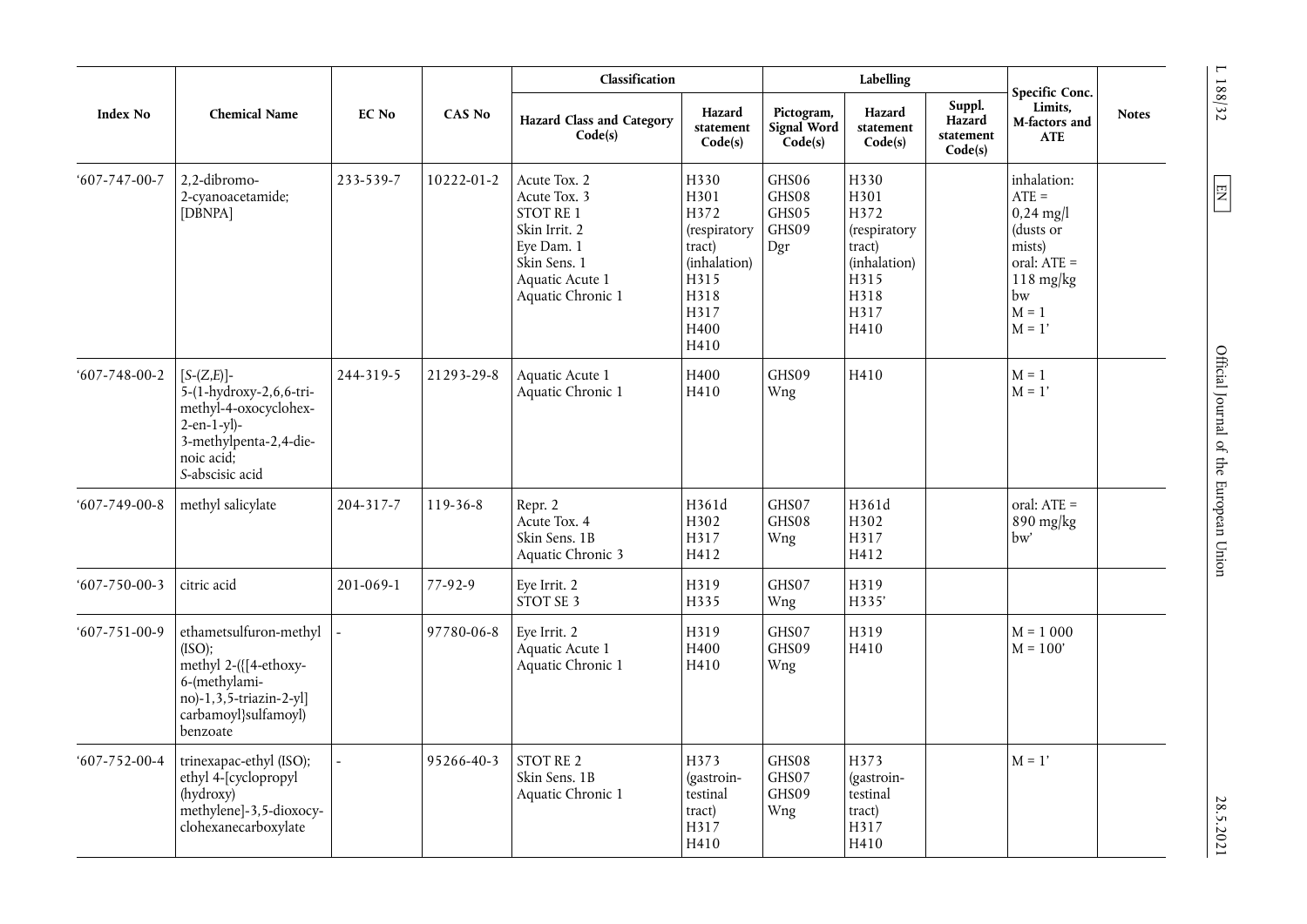|                      |                                                                                                                                                                                                                                                                               |                 |                     | Classification                                                                                               |                                                                                         |                                      | Labelling                                                                               |                                          |                                                                                                                              |              |
|----------------------|-------------------------------------------------------------------------------------------------------------------------------------------------------------------------------------------------------------------------------------------------------------------------------|-----------------|---------------------|--------------------------------------------------------------------------------------------------------------|-----------------------------------------------------------------------------------------|--------------------------------------|-----------------------------------------------------------------------------------------|------------------------------------------|------------------------------------------------------------------------------------------------------------------------------|--------------|
| Index No             | <b>Chemical Name</b>                                                                                                                                                                                                                                                          | <b>EC No</b>    | <b>CAS No</b>       | <b>Hazard Class and Category</b><br>Code(s)                                                                  | Hazard<br>statement<br>Code(s)                                                          | Pictogram,<br>Signal Word<br>Code(s) | Hazard<br>statement<br>Code(s)                                                          | Suppl.<br>Hazard<br>statement<br>Code(s) | Specific Conc.<br>Limits,<br>M-factors and<br><b>ATE</b>                                                                     | <b>Notes</b> |
| $607 - 753 - 00 - X$ | (3aS, 5S, 6R, 7aR, 7bS, 9a-<br>S, 10R, 12aS, 12bS)-<br>10-[(2S, 3R, 4R, 5R)-3, 4--<br>$)-3,4$ -dihydroxy-5,6-dime-<br>thylheptan-<br>$2-y1$ ]-5,6-dihydrox-<br>$y - 7a, 9a -$<br>dimethylhexadecahy-<br>dro-3H-benzo[c]indeno<br>$[5,4-e]oxepin-3-one;$<br>24-epibrassinolide |                 | 78821-43-9          | Aquatic Chronic 4                                                                                            | H413                                                                                    |                                      | H413'                                                                                   |                                          |                                                                                                                              |              |
| $607 - 754 - 00 - 5$ | benzyl salicylate                                                                                                                                                                                                                                                             | 204-262-9       | 118-58-1            | Skin Sens. 1B                                                                                                | H317                                                                                    | GHS07<br>Wng                         | H317'                                                                                   |                                          |                                                                                                                              |              |
| $607 - 755 - 00 - 0$ | $(RS)-1-\{1-ethy\}$ -<br>$4-[4-mesyl-$<br>3-(2-methoxyethoxy)-0-<br>toluoyl]pyrazol-5-yloxy}<br>ethyl methyl carbonate;<br>tolpyralate                                                                                                                                        |                 | 1101132-67-<br>$-5$ | Carc. 2<br>Repr. 2<br>STOT RE 2<br>Aquatic Acute 1<br>Aquatic Chronic 1                                      | H351<br>H361fd<br>H373 (eye)<br>H400<br>H410                                            | GHS08<br>GHS09<br>Wng                | H351<br>H361fd<br>H373 (eye)<br>H410                                                    |                                          | $M = 10$<br>$M = 100'$                                                                                                       |              |
| $613 - 337 - 00 - 9$ | prothioconazole (ISO);<br>2-[2-(1-chlorocyclopro-<br>pyl)-3-(2-chlorophenyl)-<br>2-hydroxypropyl]-2,4-di-<br>hydro-3H-1,2,4-triazole-<br>3-thione                                                                                                                             |                 |                     | 178928-70-6 Aquatic Acute 1<br>Aquatic Chronic 1                                                             | H400<br>H410                                                                            | GHS09<br>Wng                         | H410                                                                                    |                                          | $M = 10$<br>$M = 1'$                                                                                                         |              |
| $613 - 338 - 00 - 4$ | azamethiphos (ISO); S-<br>[(6-chloro-2-oxooxazolo<br>$[4,5-b]$ pyridin-3(2H)-yl)<br>methyll O,O-dimethyl<br>thiophosphate                                                                                                                                                     | $252 - 626 - 0$ | 35575-96-3          | Carc. 2<br>Acute Tox. 3<br>Acute Tox. 4<br>STOT SE 1<br>Skin Sens. 1<br>Aquatic Acute 1<br>Aquatic Chronic 1 | H351<br>H331<br>H302<br>H370<br>(nervous<br>system)<br>H <sub>317</sub><br>H400<br>H410 | GHS06<br>GHS08<br>GHS09<br>Dgr       | H351<br>H331<br>H302<br>H370<br><i>(nervous)</i><br>system)<br>H <sub>317</sub><br>H410 |                                          | inhalation:<br>$ATE =$<br>$0,5$ mg/l<br>(dusts or<br>mists)<br>oral: ATE =<br>$500$ mg/kg<br>bw<br>$M = 1000$<br>$M = 1000'$ |              |

SS.5.70011 L  $\overline{EN}$   $\overline{S}$  and  $\overline{S}$  and  $\overline{S}$  and  $\overline{S}$  are European Union 28.5.101 L 188/333 Official Journal of the European Union

 $\boxed{\text{EM}}$ 

28.5.2021

 $L$  188/33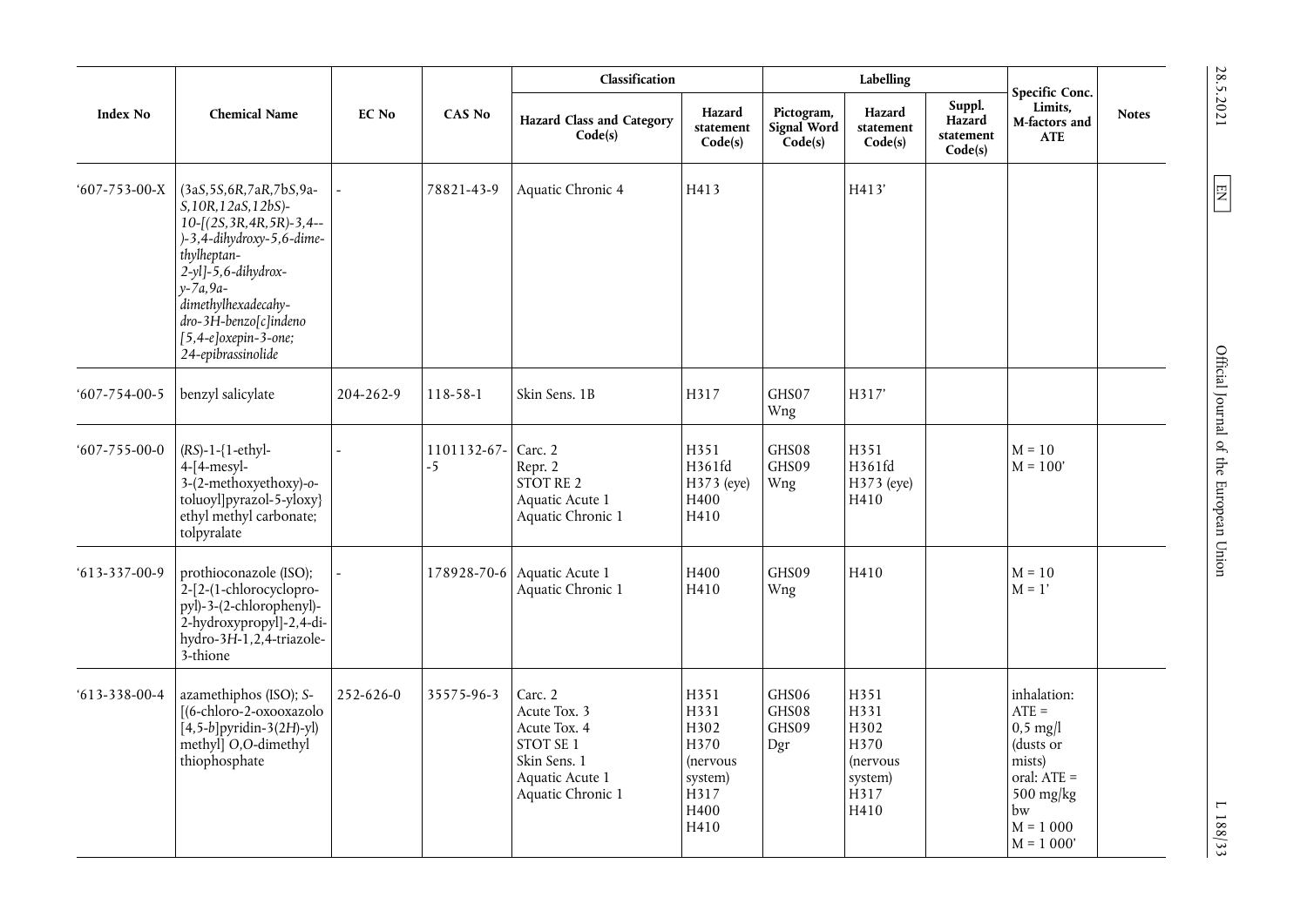|                      |                                                                                                                                                        |              |                     | Classification                                                                                                               |                                                                                                                        |                                         | Labelling                                                                                                      |                                          |                                                                                                                                                                                                                                                               |              |
|----------------------|--------------------------------------------------------------------------------------------------------------------------------------------------------|--------------|---------------------|------------------------------------------------------------------------------------------------------------------------------|------------------------------------------------------------------------------------------------------------------------|-----------------------------------------|----------------------------------------------------------------------------------------------------------------|------------------------------------------|---------------------------------------------------------------------------------------------------------------------------------------------------------------------------------------------------------------------------------------------------------------|--------------|
| <b>Index No</b>      | <b>Chemical Name</b>                                                                                                                                   | <b>EC No</b> | <b>CAS No</b>       | <b>Hazard Class and Category</b><br>Code(s)                                                                                  | Hazard<br>statement<br>Code(s)                                                                                         | Pictogram,<br>Signal Word<br>Code(s)    | Hazard<br>statement<br>Code(s)                                                                                 | Suppl.<br>Hazard<br>statement<br>Code(s) | Specific Conc.<br>Limits.<br>M-factors and<br><b>ATE</b>                                                                                                                                                                                                      | <b>Notes</b> |
| $613 - 339 - 00 - X$ | 3-methylpyrazole                                                                                                                                       | 215-925-7    | 1453-58-3           | Repr. 1B<br>Acute Tox. 4<br>STOT RE 2<br>Skin Corr. 1<br>Eye Dam. 1                                                          | H360D<br>H302<br>H373 (lung)<br>H314<br>H318                                                                           | GHS08<br>GHS07<br>GHS05<br>Dgr          | H360D<br>H302<br>H373 (lung)<br>H314                                                                           |                                          | oral: $ATE =$<br>$500$ mg/kg<br>bw'                                                                                                                                                                                                                           |              |
| $613 - 340 - 00 - 5$ | clomazone (ISO);<br>2-(2-chloroben-<br>zyl)-4,4-dimethyl-1,2-ox-<br>azolidin-3-one                                                                     |              | 81777-89-1          | Acute Tox. 4<br>Acute Tox. 4<br>Aquatic Acute 1<br>Aquatic Chronic 1                                                         | H332<br>H302<br>H400<br>H410                                                                                           | GHS07<br>GHS09<br>Wng                   | H332<br>H302<br>H410                                                                                           |                                          | inhalation:<br>$ATE =$<br>4,85 mg/l<br>(dusts or<br>mists)<br>oral: ATE =<br>768 mg/kg<br>bw<br>$M = 1$<br>$M = 1'$                                                                                                                                           |              |
| $614-030-00-2$       | emamectin benzoate<br>(ISO); (4"R)-4"-deoxy-4"-<br>(methylamino)<br>avermectin B1 benzoate                                                             |              | 155569-91-8         | Acute Tox. 3<br>Acute Tox. 3<br>Acute Tox. 3<br>STOT SE 1<br>STOT RE 1<br>Eye Dam. 1<br>Aquatic Acute 1<br>Aquatic Chronic 1 | H331<br>H311<br>H301<br>H370<br>(nervous<br>system)<br>H372<br>(nervous<br>system)<br>H <sub>318</sub><br>H400<br>H410 | GHS06<br>GHS05<br>GHS08<br>GHS09<br>Dgr | H331<br>H311<br>H301<br>H370<br>(nervous<br>system)<br>H <sub>372</sub><br>(nervous<br>system)<br>H318<br>H410 |                                          | inhalation:<br>$ATE = 0,663$<br>mg/l (dusts or<br>mists)<br>dermal:<br>$ATE = 300$<br>$mg/kg$ bw<br>oral: $\overline{ATE}$ =<br>60 mg/kg bw<br>$STOTRE$ 1;<br>$H372: C \ge 5\%$ ;<br>STOT RE 2;<br>$H373:0,5\% \leq$<br>C < 5%<br>$M = 10000$<br>$M = 10000'$ |              |
| $616 - 234 - 00 - 7$ | N-methoxy-N-<br>$[1-methyl-$<br>2-(2,4,6-trichlorophe-<br>nyl)-ethyl]-<br>3-(difluoromethyl)-<br>1-methylpyrazole-<br>4-carboxamide;<br>pydiflumetofen |              | 1228284-64-<br>$-7$ | Carc. 2<br>Repr. 2<br>Aquatic Acute 1<br>Aquatic Chronic 1                                                                   | H351<br>H361f<br>H400<br>H410                                                                                          | GHS08<br>GHS09<br>Wng                   | H351<br>H361f<br>H410                                                                                          |                                          | $M = 1$<br>$M = 1'$                                                                                                                                                                                                                                           |              |

 $L$  188/34  $\,$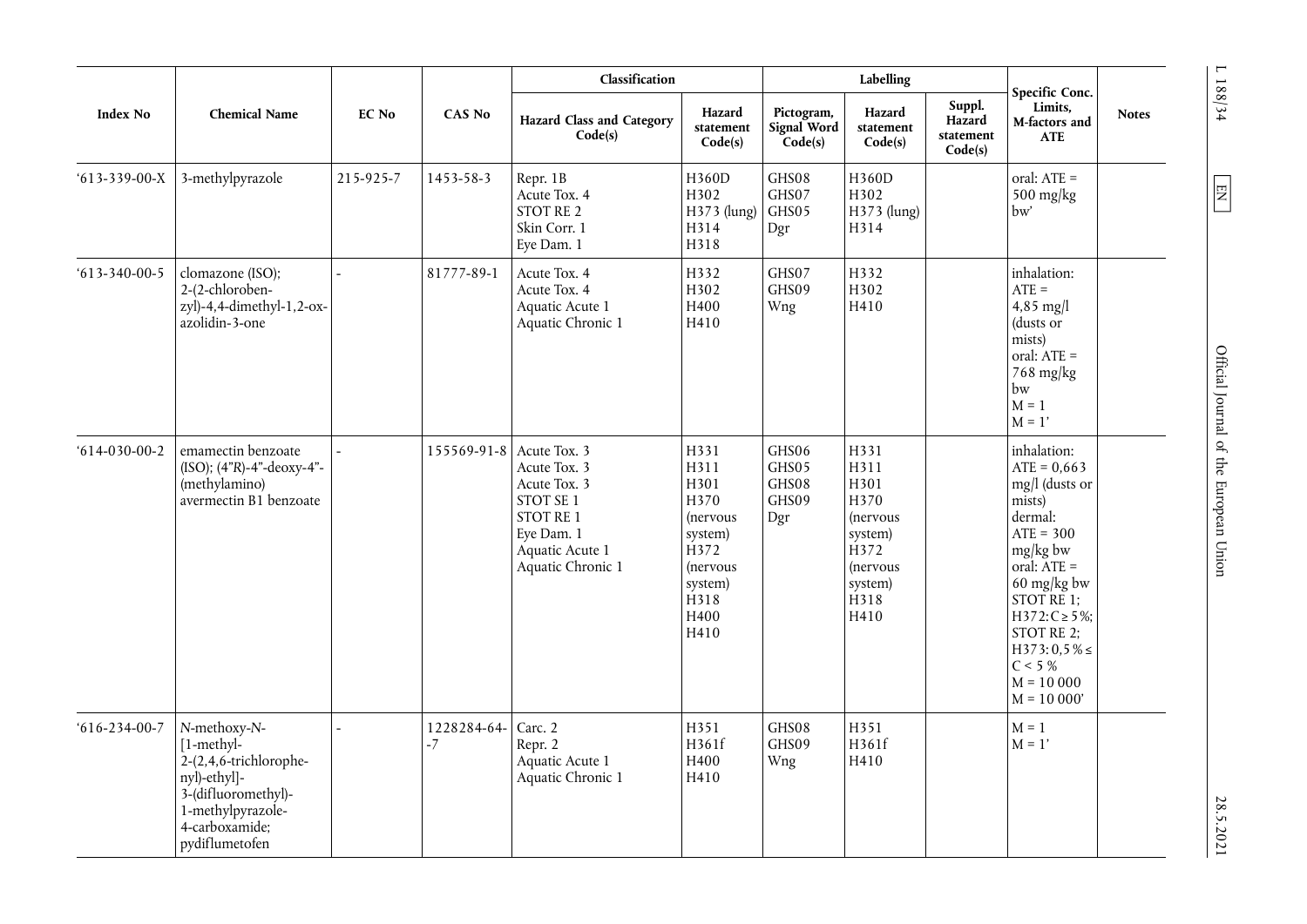|                      |                                                                                                                                   |       |                     | Classification                              |                                |                                      | Labelling                      |                                          |                                                          |              |
|----------------------|-----------------------------------------------------------------------------------------------------------------------------------|-------|---------------------|---------------------------------------------|--------------------------------|--------------------------------------|--------------------------------|------------------------------------------|----------------------------------------------------------|--------------|
| <b>Index No</b>      | <b>Chemical Name</b>                                                                                                              | EC No | CAS No              | <b>Hazard Class and Category</b><br>Code(s) | Hazard<br>statement<br>Code(s) | Pictogram,<br>Signal Word<br>Code(s) | Hazard<br>statement<br>Code(s) | Suppl.<br>Hazard<br>statement<br>Code(s) | Specific Conc.<br>Limits,<br>M-factors and<br><b>ATE</b> | <b>Notes</b> |
| $616 - 235 - 00 - 2$ | $N-\{2-[1,1'-bi\}$<br>(cyclopropyl)]-2-yl]<br>phenyl}-<br>3-(difluoromethyl)-<br>1-methyl-1H-pyrazole-<br>4-carboxamide; sedaxane |       | 874967-67-6 Carc. 2 | Aquatic Acute 1<br>Aquatic Chronic 2        | H351<br>H400<br>H411           | GHS08<br>GHS09<br>Wng                | H351<br>H410                   |                                          | $M = 1'$                                                 |              |

(2) the entries corresponding to index numbers 005-007-00-2; 005-008-00-8; 005-011-00-4; 005-011-01-1; 005-011-02-9; 006-069-00-3; 006-076-00-1; 015-113-00-0; 028-007-00-4; 029-002-00-X; 029-015-00-0; 029-016-00-6; 029-017-00-1; 029-018-00-7; 029-019-01-X; 029-020-00-8; 029-021-00-3; 029-022-00-9; 029-023-00-4; 601-029-00-7; 601-096-00-2; 603-024-00-5; 603-066-00-4; 603-098-00-9; 606-004-00-4; 607-421-00-4; 607-424-00-0; 607-434-00-5; 608-058-00-4; 612-067-00-9; 612-252-00-4; 613-048-00-8; 613-102-00-0; 613-111-00-X; 613-166-00-X; 613-208-00-7; 613-267-00-9; 613-282-00-0; 616-032-00-9; 616-106-00-0 and 616-113-00-9 are replaced by the following entries respectively:

|                 |                                                                                                                                                     |                                                                              |                                                                                      | Classification                       |                                |                                             | Labelling                      |                                          | Specific Conc.                          |              |
|-----------------|-----------------------------------------------------------------------------------------------------------------------------------------------------|------------------------------------------------------------------------------|--------------------------------------------------------------------------------------|--------------------------------------|--------------------------------|---------------------------------------------|--------------------------------|------------------------------------------|-----------------------------------------|--------------|
| <b>Index No</b> | <b>Chemical Name</b>                                                                                                                                | EC No                                                                        | <b>CAS No</b>                                                                        | Hazard Class and<br>Category Code(s) | Hazard<br>statement<br>Code(s) | Pictogram,<br><b>Signal Word</b><br>Code(s) | Hazard<br>statement<br>Code(s) | Suppl.<br>Hazard<br>statement<br>Code(s) | Limits, M-<br>factors and<br><b>ATE</b> | <b>Notes</b> |
| $005-007-00-2$  | boric acid [1]<br>boric acid [2]                                                                                                                    | 233-139-2 [1]<br>234-343-4 [2]                                               | $10043 - 35 - 3$ [1]<br>11113-50-1 [2]                                               | Repr. 1B                             | H360FD                         | GHS08<br>Dgr                                | <b>H360FD'</b>                 |                                          |                                         |              |
| $005-008-00-8$  | diboron trioxide                                                                                                                                    | $215 - 125 - 8$                                                              | 1303-86-2                                                                            | Repr. 1B                             | H360FD                         | GHS08<br>Dgr                                | H360FD'                        |                                          |                                         |              |
| $005-011-00-4$  | tetraboron disodium<br>heptaoxide, hydrate; [1]<br>disodium tetraborate,<br>anhydrous; [2]<br>orthoboric acid, sodium salt   215-540-4 [5]<br>$[3]$ | $235 - 541 - 3$ [1]<br>$215 - 540 - 4$ [2]<br>237-560-2 [3]<br>215-540-4 [4] | 12267-73-1 [1]<br>1330-43-4 [2]<br>13840-56-7 [3]<br>1303-96-4 [4]<br>12179-04-3 [5] | Repr. 1B                             | H360FD                         | GHS08<br>Dgr                                | H360FD'                        |                                          |                                         |              |

 $\boxed{\Xi}$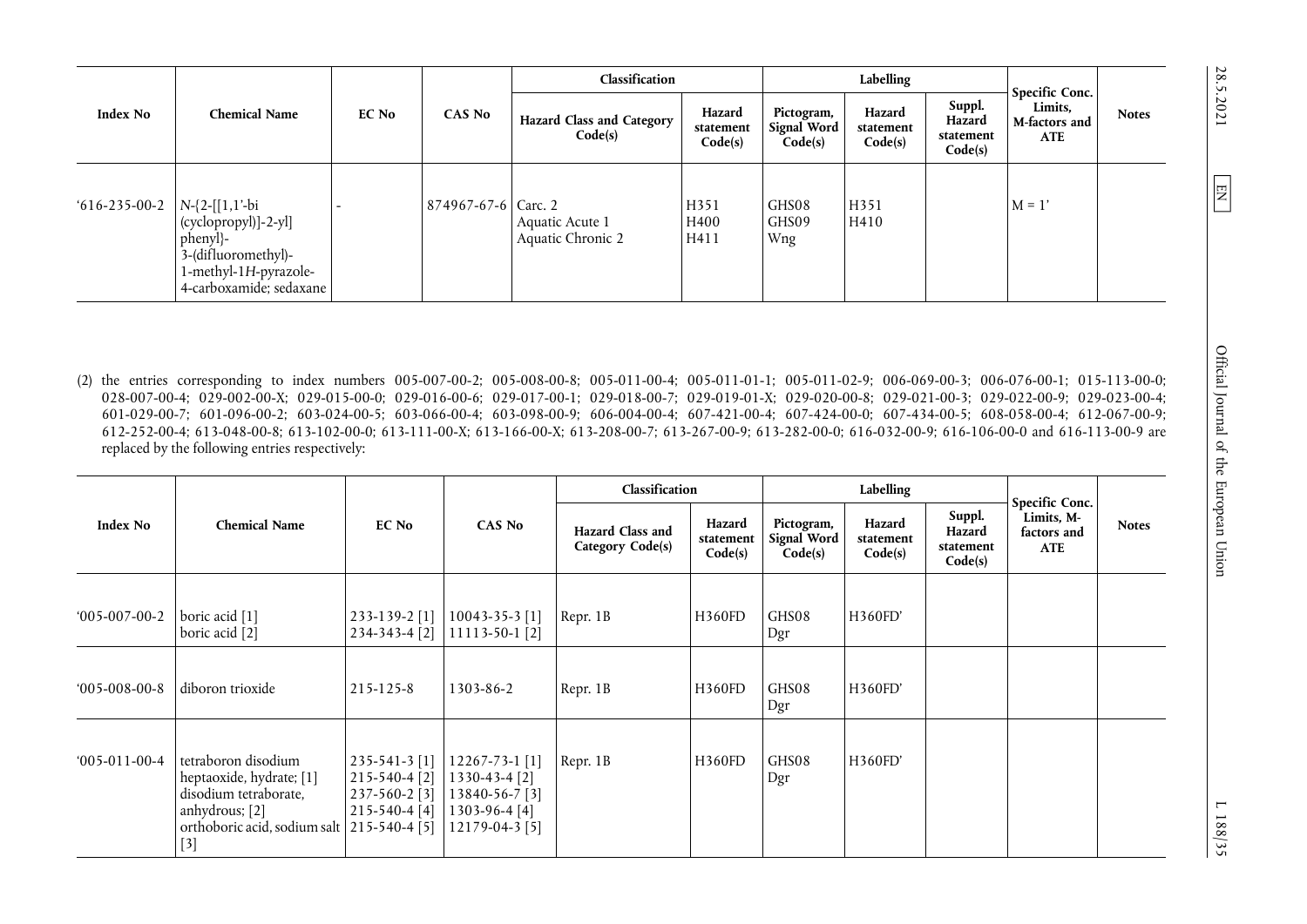|                      |                                                                                                                                                    |              |               | Classification                                                                             |                                                                                  |                                      | Labelling                                                                |                                          |                                                                                       |              |
|----------------------|----------------------------------------------------------------------------------------------------------------------------------------------------|--------------|---------------|--------------------------------------------------------------------------------------------|----------------------------------------------------------------------------------|--------------------------------------|--------------------------------------------------------------------------|------------------------------------------|---------------------------------------------------------------------------------------|--------------|
| <b>Index No</b>      | <b>Chemical Name</b>                                                                                                                               | <b>EC No</b> | <b>CAS No</b> | Hazard Class and<br>Category Code(s)                                                       | Hazard<br>statement<br>Code(s)                                                   | Pictogram,<br>Signal Word<br>Code(s) | Hazard<br>statement<br>Code(s)                                           | Suppl.<br>Hazard<br>statement<br>Code(s) | Specific Conc.<br>Limits, M-<br>factors and<br><b>ATE</b>                             | <b>Notes</b> |
|                      | disodium tetraborate<br>decahydrate [4]<br>disodium tetraborate<br>pentahydrate [5]                                                                |              |               |                                                                                            |                                                                                  |                                      |                                                                          |                                          |                                                                                       |              |
|                      |                                                                                                                                                    |              |               |                                                                                            |                                                                                  |                                      |                                                                          |                                          |                                                                                       |              |
| $006-069-00-3$       | thiophanate-methyl (ISO);<br>dimethyl<br>(1,2-phenylenedicarbamo-<br>thioyl)biscarbamate;<br>dimethyl 4,4'-(o-phenylene)<br>bis(3-thioallophanate) | 245-740-7    | 23564-05-8    | Carc. 2<br>Muta. 2<br>Acute Tox. 4<br>Skin Sens. 1<br>Aquatic Acute 1<br>Aquatic Chronic 1 | H351<br>H341<br>H332<br>H317<br>H400<br>H410                                     | GHS08<br>GHS07<br>GHS09<br>Wng       | H351<br>H341<br>H332<br>H317<br>H410                                     |                                          | inhalation:<br>$ATE =$<br>$1,7$ mg/l<br>(dusts and<br>mists)<br>$M = 10$<br>$M = 10'$ |              |
| $006 - 076 - 00 - 1$ | mancozeb (ISO);<br>manganese ethylenebis<br>(dithiocarbamate)<br>(polymeric) complex with<br>zinc salt                                             |              | 8018-01-7     | Carc. 2<br>Repr. 1B<br>STOT RE 2<br>Skin Sens. 1<br>Aquatic Acute 1<br>Aquatic Chronic 1   | H351<br>H360D<br>H373<br>(thyroid,<br>nervous<br>system)<br>H317<br>H400<br>H410 | GHS08<br>GHS07<br>GHS09<br>Dgr       | H351<br>H360D<br>H373<br>(thyroid,<br>nervous<br>system)<br>H317<br>H410 |                                          | $M = 10$<br>$M = 10'$                                                                 |              |
| $015 - 113 - 00 - 0$ | tolclofos-methyl (ISO);<br>$O-(2, 6$ -dichloro-p-tolyl)<br>O,O-dimethyl<br>thiophosphate                                                           | 260-515-3    | 57018-04-9    | Skin Sens. 1B<br>Aquatic Acute 1<br>Aquatic Chronic 1                                      | H317<br>H400<br>H410                                                             | GHS07<br>GHS09<br>Wng                | H317<br>H410                                                             |                                          | $M = 1$<br>$M = 1'$                                                                   |              |

 $L$  188/36  $\,$ 

 $\boxed{\text{N} }$ 

 $E\left[\text{N}^{\text{max}}\right]$  and  $E\left[\text{N}^{\text{max}}\right]$  and  $E\left[\text{N}^{\text{max}}\right]$  of the European Union L 188.7.2021 28.5.2021 Official Journal of the European Union

28.5.2021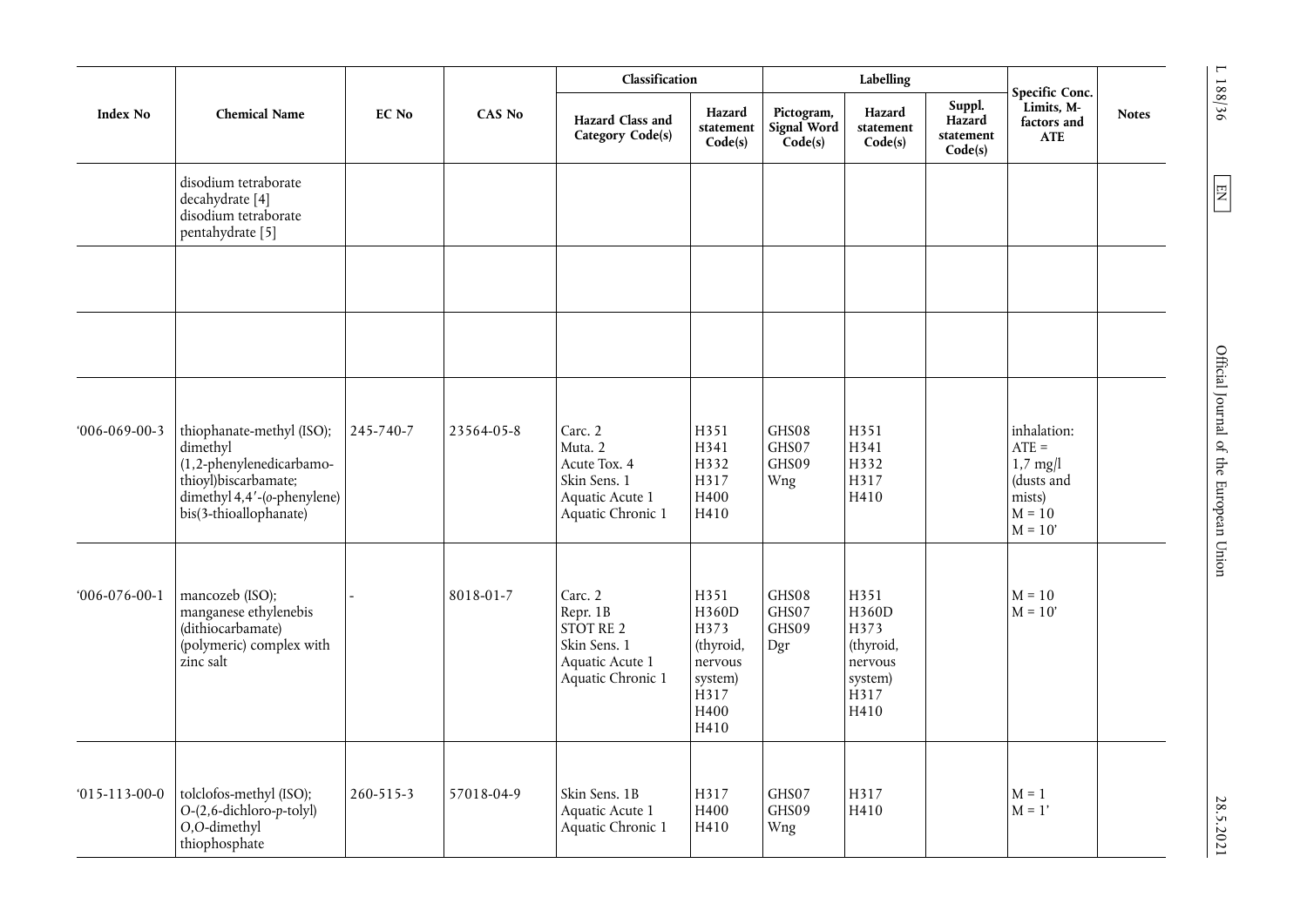|                      |                                                                                | EC No                   |                                        | Classification                                                                                                  |                                                         |                                      | Labelling                                       |                                          | Specific Conc.<br>Limits, M-                                                                                             |              |
|----------------------|--------------------------------------------------------------------------------|-------------------------|----------------------------------------|-----------------------------------------------------------------------------------------------------------------|---------------------------------------------------------|--------------------------------------|-------------------------------------------------|------------------------------------------|--------------------------------------------------------------------------------------------------------------------------|--------------|
| <b>Index No</b>      | <b>Chemical Name</b>                                                           |                         | <b>CAS No</b>                          | Hazard Class and<br>Category Code(s)                                                                            | Hazard<br>statement<br>Code(s)                          | Pictogram,<br>Signal Word<br>Code(s) | Hazard<br>statement<br>Code(s)                  | Suppl.<br>Hazard<br>statement<br>Code(s) | factors and<br><b>ATE</b>                                                                                                | <b>Notes</b> |
| $028 - 007 - 00 - 4$ | trinickel disulfide;<br>nickel subsulfide; [1]<br>heazlewoodite <sup>[2]</sup> | 234-829-6 [1]<br>$-[2]$ | 12035-72-2 [1]<br>$12035 - 71 - 1$ [2] | Carc. 1A<br>Muta. 2<br>Acute Tox. 3<br><b>STOT RE 1</b><br>Skin Sens. 1<br>Aquatic Acute 1<br>Aquatic Chronic 1 | H350i<br>H341<br>H331<br>H372**<br>H317<br>H400<br>H410 | GHS08<br>GHS06<br>GHS09<br>Dgr       | H350i<br>H341<br>H331<br>H372**<br>H317<br>H410 |                                          | inhalation:<br>$ATE =$<br>$0,92$ mg/l<br>(dusts or<br>mists)'                                                            |              |
| $029-002-00-X$       | dicopper oxide;<br>copper (I) oxide                                            | 215-270-7               | 1317-39-1                              | Acute Tox. 4<br>Acute Tox. 4<br>Eye Dam. 1<br>Aquatic Acute 1<br>Aquatic Chronic 1                              | H332<br>H302<br>H318<br>H400<br>H410                    | GHS07<br>GHS05<br>GHS09<br>Dgr       | H332<br>H302<br>H318<br>H410                    |                                          | inhalation:<br>$ATE =$<br>$3,34$ mg/l<br>(dusts or<br>mists)<br>oral: ATE =<br>500 mg/kg<br>bw<br>$M = 100$<br>$M = 10'$ |              |
| $029-015-00-0$       | copper thiocyanate                                                             | 214-183-1               | 1111-67-7                              | Aquatic Acute 1<br>Aquatic Chronic 1                                                                            | H400<br>H410                                            | GHS09<br>Wng                         | H410                                            | EUH032                                   | $M = 10$<br>$M = 10'$                                                                                                    |              |
| $029-016-00-6$       | copper(II) oxide                                                               | 215-269-1               | 1317-38-0                              | Aquatic Acute 1<br>Aquatic Chronic 1                                                                            | H400<br>H410                                            | GHS09<br>Wng                         | H410                                            |                                          | $M = 100$<br>$M = 10'$                                                                                                   |              |
| $029 - 017 - 00 - 1$ | dicopper chloride<br>trihydroxide                                              | 215-572-9               | 1332-65-6                              | Acute Tox. 4<br>Acute Tox. 3<br>Aquatic Acute 1<br>Aquatic Chronic 1                                            | H332<br>H301<br>H400<br>H410                            | GHS06<br>GHS09<br>Dgr                | H332<br>H301<br>H410                            |                                          | inhalation:<br>$ATE =$<br>$2,83$ mg/l<br>(dusts or<br>mists)<br>oral: ATE =<br>299 mg/kg<br>bw<br>$M = 10$<br>$M = 10'$  |              |

SS.5.7011 L  $\overline{EN}$   $\overline{S}$  and  $\overline{S}$  and  $\overline{S}$  and  $\overline{S}$  are European Union 28.5.101 L  $\overline{S}$  188/37 Official Journal of the European Union

 $L$  188/37

28.5.2021

 $\boxed{\text{EM}}$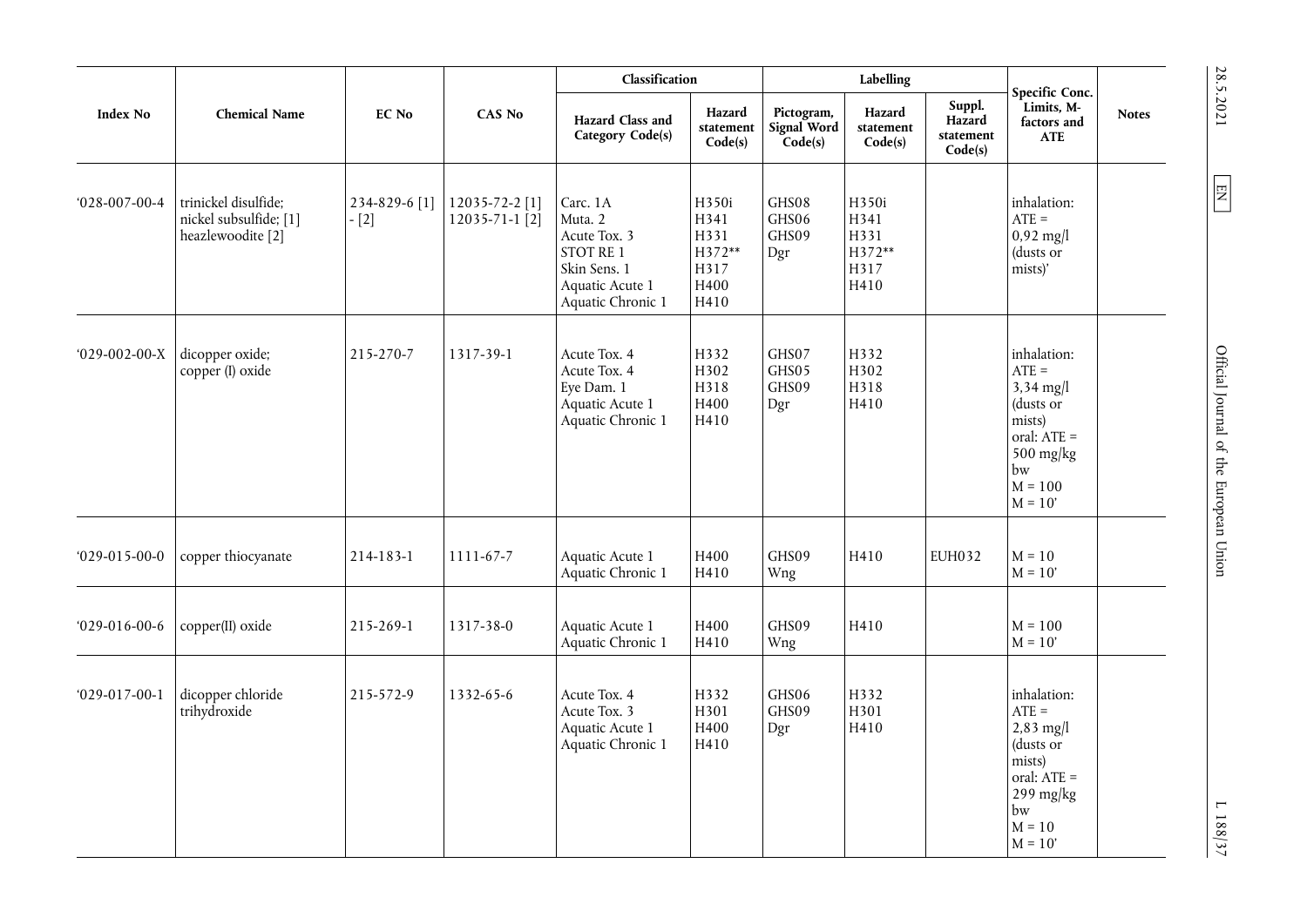|                      |                                                                                                 |                                                       |                                 | Classification                                                                       |                                      |                                      | Labelling                      |                                          |                                                                                                                            |              |
|----------------------|-------------------------------------------------------------------------------------------------|-------------------------------------------------------|---------------------------------|--------------------------------------------------------------------------------------|--------------------------------------|--------------------------------------|--------------------------------|------------------------------------------|----------------------------------------------------------------------------------------------------------------------------|--------------|
| Index No             | <b>Chemical Name</b>                                                                            | EC No                                                 | <b>CAS No</b>                   | Hazard Class and<br>Category Code(s)                                                 | Hazard<br>statement<br>Code(s)       | Pictogram,<br>Signal Word<br>Code(s) | Hazard<br>statement<br>Code(s) | Suppl.<br>Hazard<br>statement<br>Code(s) | Specific Conc.<br>Limits, M-<br>factors and<br><b>ATE</b>                                                                  | <b>Notes</b> |
| $029 - 018 - 00 - 7$ | tetracopper hexahydroxide<br>sulphate; [1]<br>tetracopper hexahydroxide<br>sulphate hydrate [2] | $215 - 582 - 3$ [1]<br>$215 - 582 - 3$ <sup>[2]</sup> | 1333-22-8 [1]<br>12527-76-3 [2] | Acute Tox. 4<br>Aquatic Acute 1<br>Aquatic Chronic 1                                 | H302<br>H400<br>H410                 | GHS07<br>GHS09<br>Wng                | H302<br>H410                   |                                          | oral: ATE =<br>500 mg/kg<br>bw<br>$M = 10$<br>$M = 10'$                                                                    |              |
| $029-019-01-X$       | copper flakes (coated with<br>aliphatic acid)                                                   |                                                       |                                 | Acute Tox. 3<br>Acute Tox. 4<br>Eye Irrit. 2<br>Aquatic Acute 1<br>Aquatic Chronic 1 | H331<br>H302<br>H319<br>H400<br>H410 | GHS06<br>GHS09<br>Dgr                | H331<br>H302<br>H319<br>H410   |                                          | inhalation:<br>$ATE =$<br>$0,733$ mg/l<br>(dusts or<br>mists)<br>oral: ATE =<br>$500$ mg/kg<br>bw<br>$M = 10$<br>$M = 10'$ |              |
| $029 - 020 - 00 - 8$ | copper(II) carbonate-<br>$copper(II)$ hydroxide $(1:1)$                                         | 235-113-6                                             | 12069-69-1                      | Acute Tox. 4<br>Acute Tox. 4<br>Eye Irrit. 2<br>Aquatic Acute 1<br>Aquatic Chronic 1 | H332<br>H302<br>H319<br>H400<br>H410 | GHS07<br>GHS09<br>Wng                | H332<br>H302<br>H319<br>H410   |                                          | inhalation:<br>$ATE =$<br>$1,2$ mg/l<br>(dusts or<br>mists)<br>oral: ATE =<br>500 mg/kg<br>bw<br>$M = 10$<br>$M = 10'$     |              |
| $029 - 021 - 00 - 3$ | copper dihydroxide;<br>copper(II) hydroxide                                                     | 243-815-9                                             | 20427-59-2                      | Acute Tox. 2<br>Acute Tox. 4<br>Eye Dam. 1<br>Aquatic Acute 1<br>Aquatic Chronic 1   | H330<br>H302<br>H318<br>H400<br>H410 | GHS06<br>GHS05<br>GHS09<br>Dgr       | H330<br>H302<br>H318<br>H410   |                                          | inhalation:<br>$ATE =$<br>$0,47$ mg/l<br>(dusts or<br>mists)<br>oral: ATE =<br>500 mg/kg<br>bw<br>$M = 10$<br>$M = 10'$    |              |

 $L$  188/38  $\,$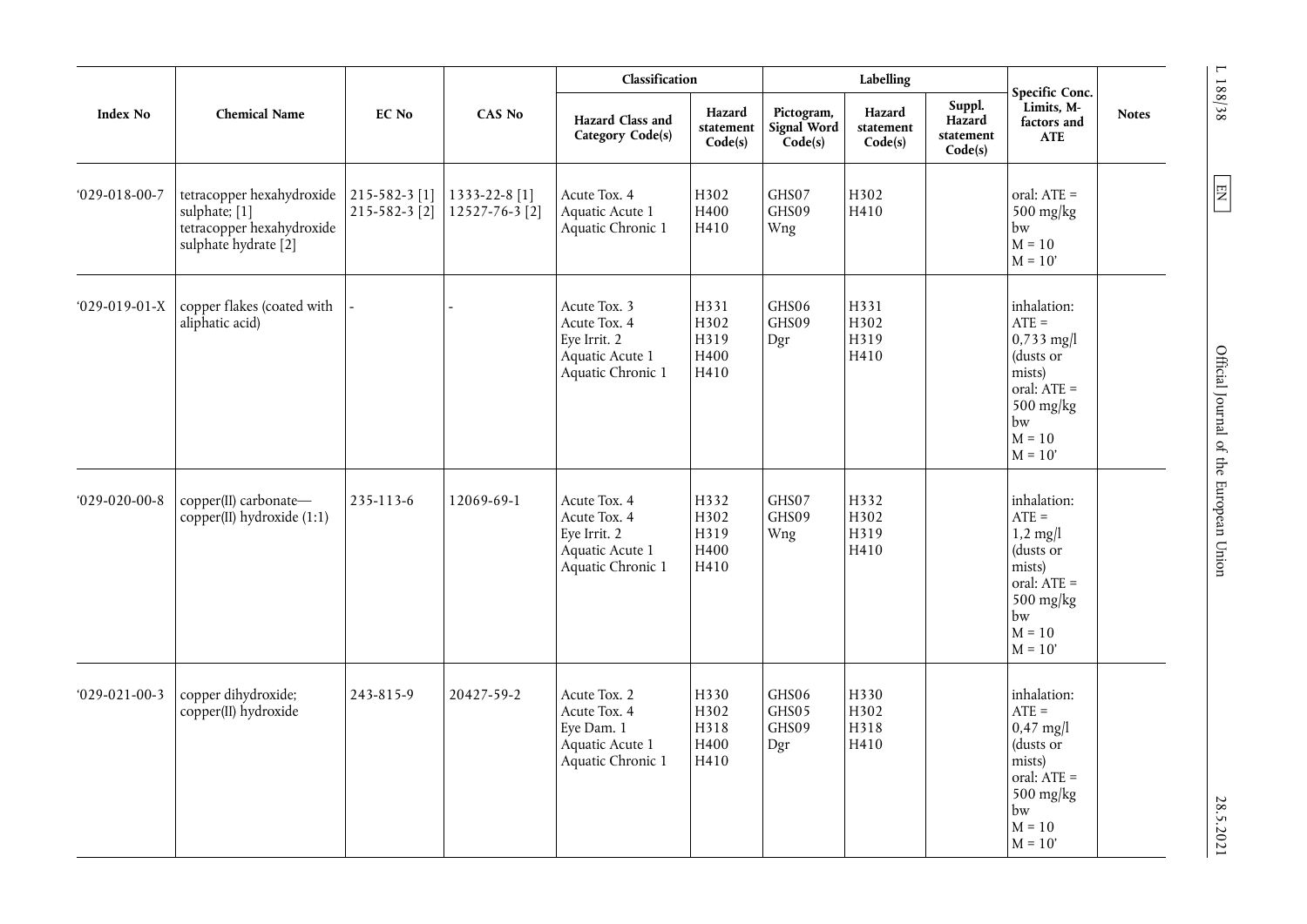|                      |                                                                                                                                                                                                                            |                                                                  |                                                                 | Classification                                                                                        |                                                  |                                         | Labelling                                |                                          | Specific Conc.                                                                       |                |
|----------------------|----------------------------------------------------------------------------------------------------------------------------------------------------------------------------------------------------------------------------|------------------------------------------------------------------|-----------------------------------------------------------------|-------------------------------------------------------------------------------------------------------|--------------------------------------------------|-----------------------------------------|------------------------------------------|------------------------------------------|--------------------------------------------------------------------------------------|----------------|
| <b>Index No</b>      | <b>Chemical Name</b>                                                                                                                                                                                                       | EC No                                                            | <b>CAS No</b>                                                   | Hazard Class and<br>Category Code(s)                                                                  | Hazard<br>statement<br>Code(s)                   | Pictogram,<br>Signal Word<br>Code(s)    | Hazard<br>statement<br>Code(s)           | Suppl.<br>Hazard<br>statement<br>Code(s) | Limits, M-<br>factors and<br><b>ATE</b>                                              | <b>Notes</b>   |
| $029-022-00-9$       | bordeaux mixture;<br>reaction products of copper<br>sulphate with calcium<br>dihydroxide                                                                                                                                   |                                                                  | 8011-63-0                                                       | Acute Tox. 4<br>Eye Dam. 1<br>Aquatic Acute 1<br>Aquatic Chronic 1                                    | H332<br>H318<br>H400<br>H410                     | GHS07<br>GHS05<br>GHS09<br>Dgr          | H332<br>H318<br>H410                     |                                          | inhalation:<br>$ATE =$<br>$1,97$ mg/l<br>(dusts or<br>mists)<br>$M = 10$<br>$M = 1'$ |                |
| $029 - 023 - 00 - 4$ | copper sulphate<br>pentahydrate                                                                                                                                                                                            | 231-847-6                                                        | 7758-99-8                                                       | Acute Tox. 4<br>Eye Dam. 1<br>Aquatic Acute 1<br>Aquatic Chronic 1                                    | H302<br>H318<br>H400<br>H410                     | GHS07<br>GHS05<br>GHS09<br>Dgr          | H302<br>H318<br>H410                     |                                          | oral: $ATE =$<br>481 mg/kg<br>bw<br>$M = 10$<br>$M = 1'$                             |                |
| $601-029-00-7$       | dipentene;<br>limonene <sup>[1]</sup><br>$(S)-p$ -mentha-1,8-diene;<br>1-limonene [2]<br>trans-1-methyl-<br>4-(1-methylvinyl)<br>cyclohexene; [3]<br>$(\pm)$ -1-methyl-<br>4-(1-methylvinyl)<br>cyclohexene <sup>[4]</sup> | 205-341-0 [1]<br>227-815-6 [2]<br>229-977-3 [3]<br>231-732-0 [4] | 138-86-3 [1]<br>5989-54-8 [2]<br>6876-12-6 [3]<br>7705-14-8 [4] | Flam. Liq. 3<br>Skin Irrit. 2<br>Skin Sens. 1<br>Aquatic Acute 1<br>Aquatic Chronic 1                 | H <sub>226</sub><br>H315<br>H317<br>H400<br>H410 | GHS02<br>GHS07<br>GHS09<br>Wng          | H226<br>H315<br>H317<br>H410             |                                          |                                                                                      | $\mathcal{C}'$ |
| $'601-096-00-2$      | $(R)-p$ -mentha-1,8-diene;<br>d-limonene                                                                                                                                                                                   | 227-813-5                                                        | 5989-27-5                                                       | Flam. Liq. 3<br>Skin Irrit. 2<br>Skin Sens. 1B<br>Asp. Tox. 1<br>Aquatic Acute 1<br>Aquatic Chronic 3 | H226<br>H315<br>H317<br>H304<br>H400<br>H412     | GHS02<br>GHS07<br>GHS08<br>GHS09<br>Dgr | H226<br>H315<br>H317<br>H304<br>H410     |                                          | $M = 1'$                                                                             |                |
| $603-024-00-5$       | 1.4-dioxane                                                                                                                                                                                                                | $204 - 661 - 8$                                                  | $123 - 91 - 1$                                                  | Flam. Liq. 2<br>Carc. 1B<br>STOT SE 3<br>Eye Irrit. 2                                                 | H <sub>225</sub><br>H350<br>H335<br>H319         | GHS02<br>GHS08<br>GHS07<br>Dgr          | H <sub>225</sub><br>H350<br>H335<br>H319 | EUH019<br><b>EUH066</b>                  |                                                                                      | D'             |

28.5.2021  $\boxed{\text{EM}}$ 

SS.5.70011 L  $\overline{EN}$   $\overline{S}$  and  $\overline{S}$  and  $\overline{S}$  and  $\overline{S}$  are European Union 28.5.101 L 188/399 Official Journal of the European Union

 $L$  188/39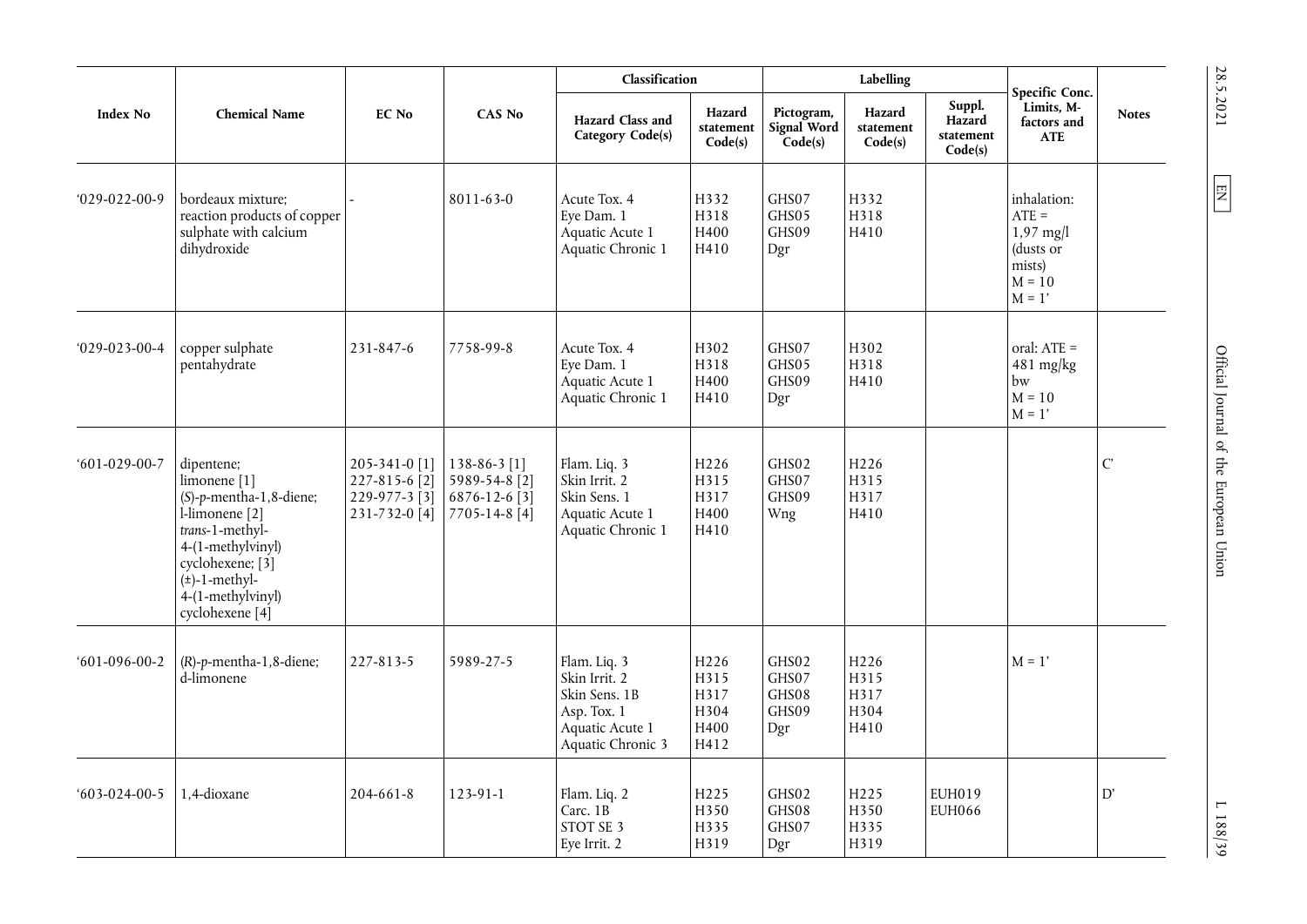|                      |                                                                                                                                                                     |              |                | Classification                                                                                        |                                                                     |                                      | Labelling                                                   |                                          | Specific Conc.                                                                                                                     |              |
|----------------------|---------------------------------------------------------------------------------------------------------------------------------------------------------------------|--------------|----------------|-------------------------------------------------------------------------------------------------------|---------------------------------------------------------------------|--------------------------------------|-------------------------------------------------------------|------------------------------------------|------------------------------------------------------------------------------------------------------------------------------------|--------------|
| Index No             | <b>Chemical Name</b>                                                                                                                                                | <b>EC No</b> | <b>CAS No</b>  | Hazard Class and<br>Category Code(s)                                                                  | Hazard<br>statement<br>Code(s)                                      | Pictogram,<br>Signal Word<br>Code(s) | Hazard<br>statement<br>Code(s)                              | Suppl.<br>Hazard<br>statement<br>Code(s) | Limits, M-<br>factors and<br><b>ATE</b>                                                                                            | <b>Notes</b> |
| $603-066-00-4$       | 7-oxa-3-oxiranylbicyclo<br>[4.1.0] heptane; 1,2-epoxy-<br>4-epoxyethylcyclohexane;<br>4-vinylcyclohexene<br>diepoxide                                               | 203-437-7    | $106 - 87 - 6$ | Carc. 1B<br>Muta. 2<br>Repr. 1B<br>Acute Tox. 3<br>Acute Tox. 4                                       | H350<br>H341<br>H360F<br>H331<br>H302                               | GHS08<br>GHS06<br>Dgr                | H350<br>H341<br>H360F<br>H331<br>H302                       |                                          | inhalation:<br>$ATE =$<br>$0,5$ mg/l<br>(dusts or<br>mists)<br>oral: $ATE = 1$<br>847 mg/kg<br>bw'                                 |              |
| $603-098-00-9$       | 2-phenoxyethanol                                                                                                                                                    | 204-589-7    | 122-99-6       | Acute Tox. 4<br>STOT SE 3<br>Eye Dam. 1                                                               | H302<br>H335<br>H318                                                | GHS05<br>GHS07<br>Dgr                | H302<br>H335<br>H318                                        |                                          | oral:<br>$ATE = 1394$<br>$mg/kg$ bw                                                                                                |              |
| $606-004-00-4$       | 4-methylpentan-2-one;<br>isobutyl methyl ketone                                                                                                                     | 203-550-1    | $108 - 10 - 1$ | Flam. Liq. 2<br>Carc. 2<br>Acute Tox. 4<br>STOT SE 3<br>Eye Irrit. 2                                  | H225<br>H351<br>H332<br>H336<br>H319                                | GHS02<br>GHS07<br>GHS08<br>Dgr       | H225<br>H351<br>H332<br>H336<br>H319                        | <b>EUH066</b>                            | inhalation:<br>$ATE = 11$ mg/l<br>(vapours)'                                                                                       |              |
| $607 - 421 - 00 - 4$ | cypermethrin (ISO);<br>a-cyano-3-phenoxybenzyl<br>$3-(2,2$ -dichlorovi-<br>nyl)-2,2-dimethylcyclopro-<br>panecarboxylate;<br>cypermethrin cis/trans $+$ /-<br>40/60 | 257-842-9    | 52315-07-8     | Acute Tox. 4<br>Acute Tox. 4<br>STOT SE 3<br><b>STOT RE 2</b><br>Aquatic Acute 1<br>Aquatic Chronic 1 | H332<br>H302<br>H335<br>H373<br>(nervous<br>system)<br>H400<br>H410 | GHS07<br>GHS08<br>GHS09<br>Wng       | H332<br>H302<br>H335<br>H373<br>(nervous<br>system)<br>H410 |                                          | oral; $ATE =$<br>$500$ mg/kg<br>bw<br>inhalation;<br>$ATE =$<br>$3,3$ mg/l<br>(dusts or<br>mists)<br>$M = 100000$<br>$M = 100000'$ |              |
| $607 - 424 - 00 - 0$ | trifloxystrobin (ISO);<br>methyl (E)-methoxyimino-<br>${E}-a-[1-(\alpha,\alpha,\alpha-trifluoro-m-$<br>tolyl)<br>ethylideneaminooxy]-o-<br>tolyl}acetate            |              | 141517-21-7    | Lact.<br>Skin Sens. 1<br>Aquatic Acute 1<br>Aquatic Chronic 1                                         | H362<br>H317<br>H400<br>H410                                        | GHS07<br>GHS09<br>Wng                | H362<br>H317<br>H410                                        |                                          | $M = 100$<br>$M = 10'$                                                                                                             |              |

 $L$  188/40  $\,$ 

 $\boxed{\text{N} }$ 

28.5.2021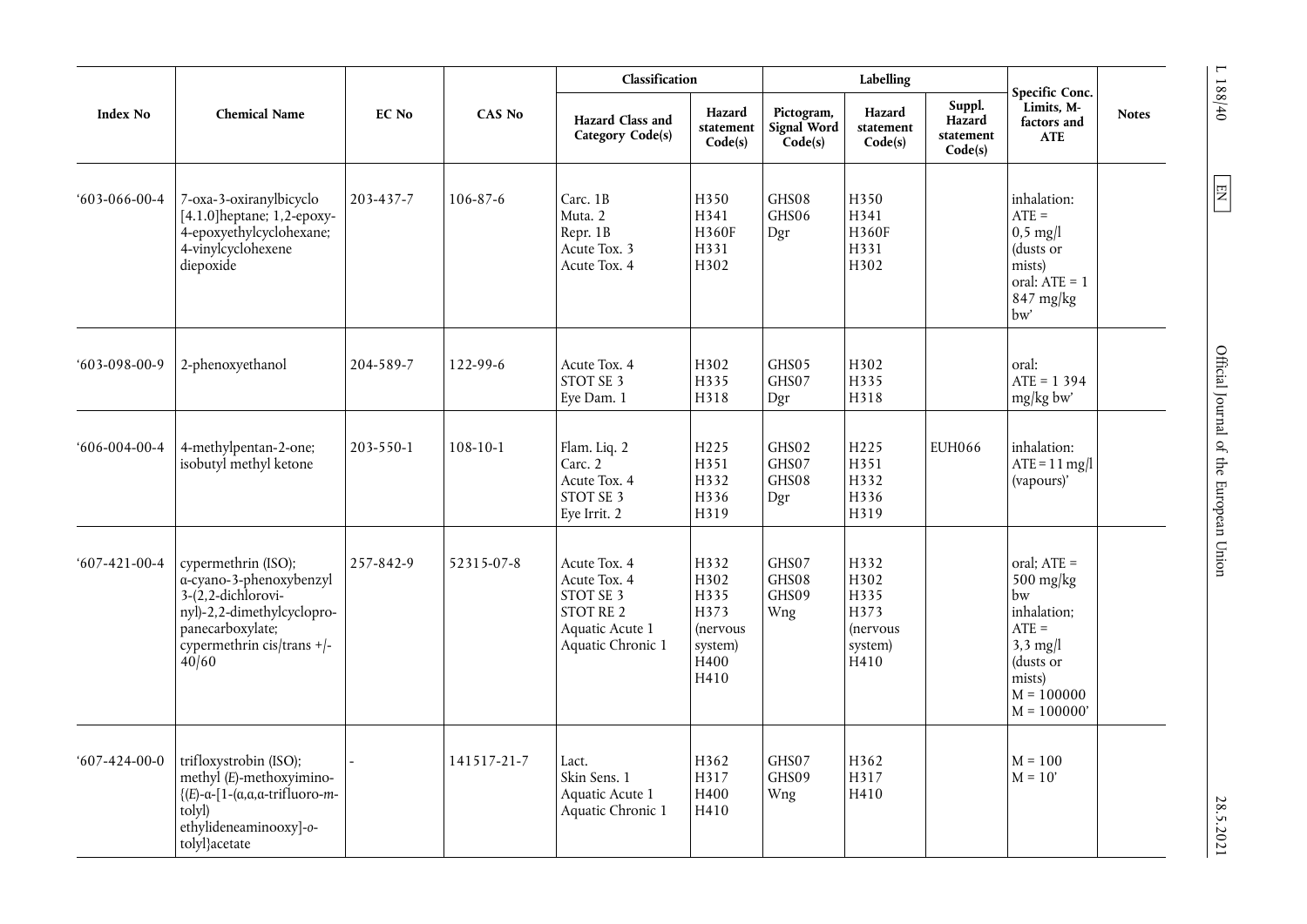|                      |                                                                                                                                                                                              |               |                | Classification                                                                                                 |                                                                                                |                                      | Labelling                                                                                |                                          | Specific Conc.                                                                                                                   |              |
|----------------------|----------------------------------------------------------------------------------------------------------------------------------------------------------------------------------------------|---------------|----------------|----------------------------------------------------------------------------------------------------------------|------------------------------------------------------------------------------------------------|--------------------------------------|------------------------------------------------------------------------------------------|------------------------------------------|----------------------------------------------------------------------------------------------------------------------------------|--------------|
| <b>Index No</b>      | <b>Chemical Name</b>                                                                                                                                                                         | <b>EC</b> No  | CAS No         | Hazard Class and<br>Category Code(s)                                                                           | Hazard<br>statement<br>Code(s)                                                                 | Pictogram,<br>Signal Word<br>Code(s) | Hazard<br>statement<br>Code(s)                                                           | Suppl.<br>Hazard<br>statement<br>Code(s) | Limits, M-<br>factors and<br><b>ATE</b>                                                                                          | <b>Notes</b> |
| $607 - 434 - 00 - 5$ | mecoprop-P (ISO) [1] and<br>its salts:<br>$(R)-2-(4-chloro-$<br>2-methylphenoxy)<br>propionic acid [1] and its<br>salts                                                                      | 240-539-0 [1] | 16484-77-8 [1] | Acute Tox. 4<br>Eye Dam. 1<br>Aquatic Acute 1<br>Aquatic Chronic 1                                             | H302<br>H318<br>H400<br>H410                                                                   | GHS07<br>GHS05<br>GHS09<br>Dgr       | H302<br>H318<br>H410                                                                     |                                          | oral: ATE =<br>$431$ mg/kg<br>bw<br>$M = 10$<br>$M = 10'$                                                                        |              |
| $608 - 058 - 00 - 4$ | esfenvalerate (ISO);<br>$(S)$ -a-cyano-<br>$3$ -phenoxybenzyl- $(S)$ -<br>2-(4-chlorophenyl)-<br>3-methylbutyrate                                                                            |               | 66230-04-4     | Acute Tox. 3<br>Acute Tox. 3<br>STOT SE 1<br>STOT RE 2<br>Skin Sens. 1<br>Aquatic Acute 1<br>Aquatic Chronic 1 | H331<br>H301<br>H370<br><i>(nervous</i><br>system)<br>H <sub>373</sub><br>H317<br>H400<br>H410 | GHS06<br>GHS08<br>GHS09<br>Dgr       | H331<br>H301<br>H370<br><i>(nervous</i> )<br>system)<br>H <sub>373</sub><br>H317<br>H410 |                                          | oral; $ATE =$<br>88,5 mg/kg<br>bw<br>inhalation;<br>$ATE =$<br>$0,53$ mg/l<br>(dusts or<br>mists)<br>$M = 10000$<br>$M = 10000'$ |              |
| $612 - 067 - 00 - 9$ | 3-aminomethyl-3,5,5-tri-<br>methylcyclohexylamine                                                                                                                                            | 220-666-8     | 2855-13-2      | Acute Tox. 4<br>Skin Corr. 1B<br>Eye Dam. 1<br>Skin Sens. 1A                                                   | H302<br>H314<br>H318<br>H317                                                                   | GHS05<br>GHS07<br>Dgr                | H302<br>H314<br>H317                                                                     |                                          | oral: $ATE = 1$<br>$030$ mg/kg<br>bw<br>Skin Sens. 1A;<br>H317: C<br>$\geq 0.001 \%$                                             |              |
| $612 - 252 - 00 - 4$ | imidacloprid (ISO);<br>$(E)$ -1- $(6$ -chloro-<br>3-pyridylmethyl)-N-<br>nitroimidazolidin-<br>2-ylideneamine;<br>(2E)-1-[(6-chloropyridin-<br>3-yl) methyl]-N-<br>nitroimidazolidin-2-imine | 428-040-8     | 138261-41-3    | Acute Tox. 3<br>Aquatic Acute 1<br>Aquatic Chronic 1                                                           | H301<br>H400<br>H410                                                                           | GHS06<br>GHS09<br>Dgr                | H301<br>H410                                                                             |                                          | oral: ATE =<br>$131 \text{ mg/kg}$<br>bw<br>$M = 100$<br>$M = 1000'$                                                             |              |
| $613 - 048 - 00 - 8$ | carbendazim (ISO); methyl<br>benzimidazol-<br>2-ylcarbamate                                                                                                                                  | 234-232-0     | 10605-21-7     | Muta. 1B<br>Repr. 1B<br>Skin Sens. 1<br>Aquatic Acute 1<br>Aquatic Chronic 1                                   | H340<br><b>H360FD</b><br>H317<br>H400<br>H410                                                  | GHS07<br>GHS08<br>GHS09<br>Dgr       | H340<br><b>H360FD</b><br>H317<br>H410                                                    |                                          | $M = 10$<br>$M = 10'$                                                                                                            |              |

28.5.2021  $\boxed{\text{EM}}$ 

SS.5.7011 L  $\overline{EN}$  L 188/41 L 188/41 Official Journal of the European Union

 $L$  188/41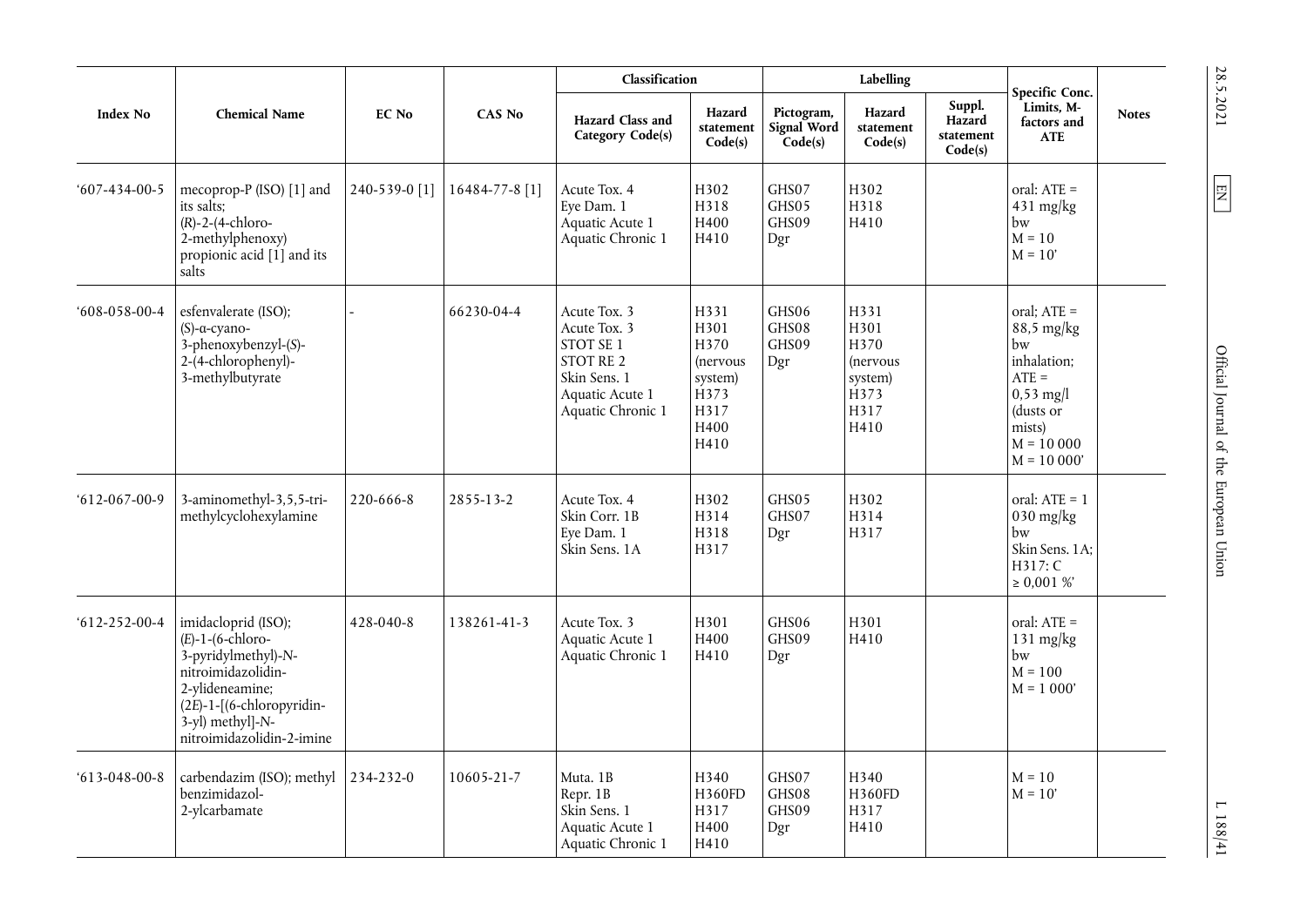| <b>Index No</b>      | <b>Chemical Name</b>                                                                                                                                          | <b>EC No</b>    | <b>CAS No</b> | Classification                                                  |                                | Labelling                            |                                |                                          |                                                           |              |
|----------------------|---------------------------------------------------------------------------------------------------------------------------------------------------------------|-----------------|---------------|-----------------------------------------------------------------|--------------------------------|--------------------------------------|--------------------------------|------------------------------------------|-----------------------------------------------------------|--------------|
|                      |                                                                                                                                                               |                 |               | Hazard Class and<br>Category Code(s)                            | Hazard<br>statement<br>Code(s) | Pictogram,<br>Signal Word<br>Code(s) | Hazard<br>statement<br>Code(s) | Suppl.<br>Hazard<br>statement<br>Code(s) | Specific Conc.<br>Limits, M-<br>factors and<br><b>ATE</b> | <b>Notes</b> |
| $613 - 102 - 00 - 0$ | dimethomorph (ISO); (E,Z)-<br>4-(3-(4-chlorophenyl)-<br>3-(3,4-dimethoxyphenyl)<br>acryloyl)morpholine                                                        | $404 - 200 - 2$ | 110488-70-5   | Repr. 1B<br>Aquatic Chronic 2                                   | H360F<br>H411                  | GHS08<br>GHS09<br>Dgr                | H360F<br>H411'                 |                                          |                                                           |              |
| $613 - 111 - 00 - X$ | 1,2,4-triazole                                                                                                                                                | 206-022-9       | 288-88-0      | Repr. 1B<br>Acute Tox. 4<br>Eye Irrit. 2                        | H360FD<br>H302<br>H319         | GHS08<br>GHS07<br>Dgr                | H360FD<br>H302<br>H319         |                                          | oral: $ATE = 1$<br>$320$ mg/kg<br>bw'                     |              |
| $613-166-00-X$       | flumioxazin (ISO);<br>N-(7-fluoro-3,4-dihydro-<br>$3-0x0-4-prop-$<br>$2$ -ynyl- $2\overline{H}$ -1,4-benzoxazin-<br>6-yl)cyclohex-<br>1-ene-1,2-dicarboximide |                 | 103361-09-7   | Repr. 2<br>Aquatic Acute 1<br>Aquatic Chronic 1                 | H361d<br>H400<br>H410          | GHS08<br>GHS09<br>Wng                | H361d<br>H410                  |                                          | $M = 1000$<br>$M = 1000'$                                 |              |
| $613 - 208 - 00 - 7$ | imazamox (ISO);<br>$(RS)-2-(4-isopropyl-$<br>4-methyl-5-oxo-<br>2-imidazolin-2-yl)-<br>5-methoxymethylnicotinic<br>acid                                       |                 | 114311-32-9   | Repr. 2<br>Aquatic Acute 1<br>Aquatic Chronic 1                 | H361d<br>H400<br>H410          | GHS08<br>GHS09<br>Wng                | H361d<br>H410                  |                                          | $M = 10$<br>$M = 10'$                                     |              |
| $613 - 267 - 00 - 9$ | thiamethoxam (ISO);<br>3-(2-chloro-thiazol-<br>5-ylmethyl)-5-methyl<br>$[1,3,5]$ oxadiazinan-<br>4-ylidene-N-nitroamine                                       | 428-650-4       | 153719-23-4   | Repr. 2<br>Acute Tox. 4<br>Aquatic Acute 1<br>Aquatic Chronic 1 | H361fd<br>H302<br>H400<br>H410 | GHS07<br>GHS08<br>GHS09<br>Wng       | H361fd<br>H302<br>H410         |                                          | oral: ATE =<br>$780$ mg/kg<br>bw<br>$M = 10$<br>$M = 10'$ |              |
| $613 - 282 - 00 - 0$ | triticonazole (ISO);<br>$(RS)-(E)$ -<br>5-(4-chlorobenzylide-<br>ne)-2,2-dimethyl-<br>1-(1H-1,2,4-triazol-<br>1-methyl)cyclopentanol                          |                 | 138182-18-0   | Repr. 2<br>STOT RE 2<br>Aquatic Acute 1<br>Aquatic Chronic 1    | H361f<br>H373<br>H400<br>H410  | GHS08<br>GHS09<br>Wng                | H361f<br>H373<br>H410          |                                          | $M = 1$<br>$M = 1'$                                       |              |

 $L$  188/42  $\,$